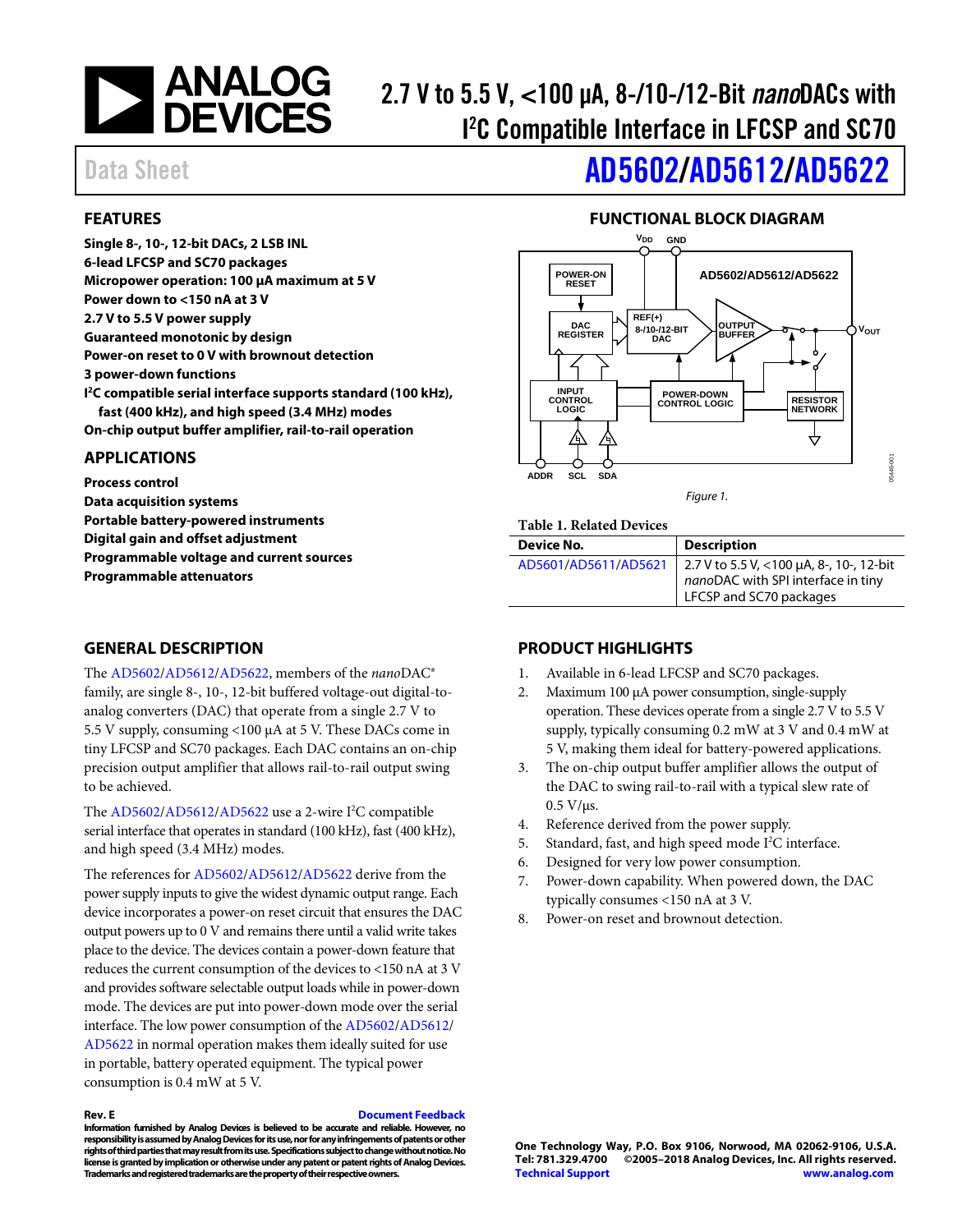### AD5602/AD5612/AD5622

## **TABLE OF CONTENTS**

### <span id="page-1-0"></span>**REVISION HISTORY**

| $6/2018$ —Rev. D to Rev. E |  |
|----------------------------|--|
|                            |  |
|                            |  |
|                            |  |
|                            |  |
|                            |  |

#### 10/2015-Rev. C to Rev. D

#### 5/2012-Rev. B to Rev. C

#### 3/2006-Rev. A to Rev. B

| $8/2005$ —Rev. 0 to Rev. A |  |
|----------------------------|--|
|                            |  |

#### 6/2005-Revision 0: Initial Version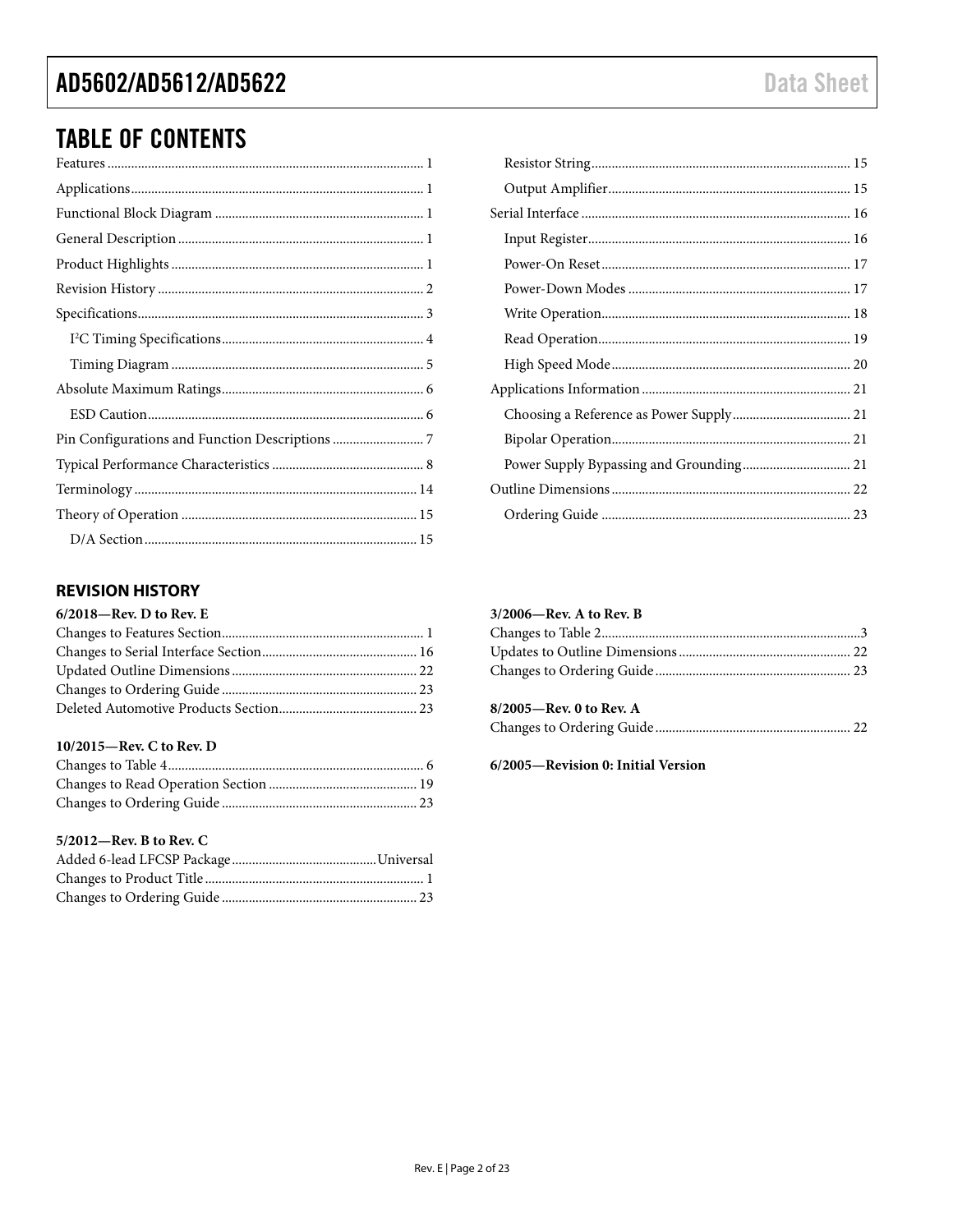### <span id="page-2-0"></span>**SPECIFICATIONS**

 $V_{\text{DD}} = 2.7 \text{ V}$  to 5.5 V,  $R_L = 2 \text{ k}\Omega$  to GND,  $C_L = 200 \text{ pF}$  to GND; all specifications  $T_{\text{MIN}}$  to  $T_{\text{MAX}}$ , unless otherwise noted.

#### **Table 2.**

| <b>Test Conditions/Comments</b><br>Min<br>Unit<br><b>Parameter</b><br><b>Typ</b><br>Max<br>DAC output unloaded<br><b>STATIC PERFORMANCE</b><br>Resolution<br><b>Bits</b> |  |
|--------------------------------------------------------------------------------------------------------------------------------------------------------------------------|--|
|                                                                                                                                                                          |  |
|                                                                                                                                                                          |  |
|                                                                                                                                                                          |  |
| 8<br>AD5602                                                                                                                                                              |  |
| AD5612<br>10                                                                                                                                                             |  |
| AD5622<br>12                                                                                                                                                             |  |
| Relative Accuracy <sup>2</sup>                                                                                                                                           |  |
| <b>LSB</b><br>AD5602<br>±0.5<br><b>B.</b> Y versions                                                                                                                     |  |
| <b>LSB</b><br>B, Y versions<br>AD5612<br>±0.5                                                                                                                            |  |
| <b>LSB</b><br>A version<br>±4                                                                                                                                            |  |
| <b>LSB</b><br>B, Y versions<br>AD5622<br>±2                                                                                                                              |  |
| <b>LSB</b><br>A, W versions<br>±6                                                                                                                                        |  |
| <b>LSB</b><br>Guaranteed monotonic by design<br>Differential Nonlinearity <sup>2</sup><br>±1                                                                             |  |
| Zero Code Error<br>0.5<br>10<br>All 0s loaded to DAC register<br>mV                                                                                                      |  |
| <b>Offset Error</b><br>±0.063<br>±10<br>mV                                                                                                                               |  |
| <b>Full-Scale Error</b><br>mV<br>0.5<br>All 1s loaded to DAC register                                                                                                    |  |
| <b>Gain Error</b><br>% of FSR<br>±0.0004<br>±0.037                                                                                                                       |  |
| Zero Code Error Drift<br>µV/°C<br>5                                                                                                                                      |  |
| Gain Temperature Coefficient<br>$\overline{2}$<br>ppm of FSR/°C                                                                                                          |  |
| OUTPUT CHARACTERISTICS <sup>3</sup>                                                                                                                                      |  |
| V<br><b>Output Voltage Range</b><br>0<br><b>V</b> <sub>DD</sub>                                                                                                          |  |
| <b>Output Voltage Settling Time</b><br>Code $\frac{1}{4}$ to $\frac{3}{4}$<br>6<br>10<br>μs                                                                              |  |
| <b>Slew Rate</b><br>0.5<br>$V/\mu s$                                                                                                                                     |  |
| <b>Capacitive Load Stability</b><br>pF<br>$R_L = \infty$<br>470                                                                                                          |  |
| pF<br>$R_L = 2 k\Omega$<br>1000                                                                                                                                          |  |
| DAC code = midscale, 10 kHz<br><b>Output Noise Spectral Density</b><br>120<br>nV/Hz                                                                                      |  |
| $\overline{2}$<br>DAC code = midscale, 0.1 Hz to 10 Hz<br>Noise                                                                                                          |  |
| bandwidth                                                                                                                                                                |  |
| Digital-to-Analog Glitch Impulse<br>5<br>1 LSB change around major carry<br>nV-sec                                                                                       |  |
| Digital Feedthrough<br>0.2<br>nV-sec                                                                                                                                     |  |
| DC Output Impedance<br>0.5<br>Ω                                                                                                                                          |  |
| <b>Short Circuit Current</b><br>15<br>$V_{DD} = 3 V/5 V$<br>mA                                                                                                           |  |
| LOGIC INPUTS (SDA, SCL)                                                                                                                                                  |  |
| I <sub>IN</sub> , Input Current<br>±1<br>μA                                                                                                                              |  |
| VINL, Input Low Voltage<br>٧<br>$0.3 \times V_{DD}$                                                                                                                      |  |
| V<br>V <sub>INH</sub> , Input High Voltage<br>$0.7 \times V_{DD}$                                                                                                        |  |
| CIN, Pin Capacitance<br>$\overline{2}$<br>pF                                                                                                                             |  |
| V<br>V <sub>HYST</sub> , Input Hysteresis<br>$0.1 \times V_{DD}$                                                                                                         |  |
| LOGIC OUTPUTS (OPEN DRAIN)                                                                                                                                               |  |
| V <sub>OL</sub> , Output Low Voltage<br>0.4<br>V<br>$I_{SINK} = 3 mA$                                                                                                    |  |
| 0.6<br>V<br>$I_{SINK} = 6 mA$                                                                                                                                            |  |
| Floating State Leakage Current<br>±1<br>μA                                                                                                                               |  |
| <b>Floating State Output Capacitance</b><br>$\overline{2}$<br>pF                                                                                                         |  |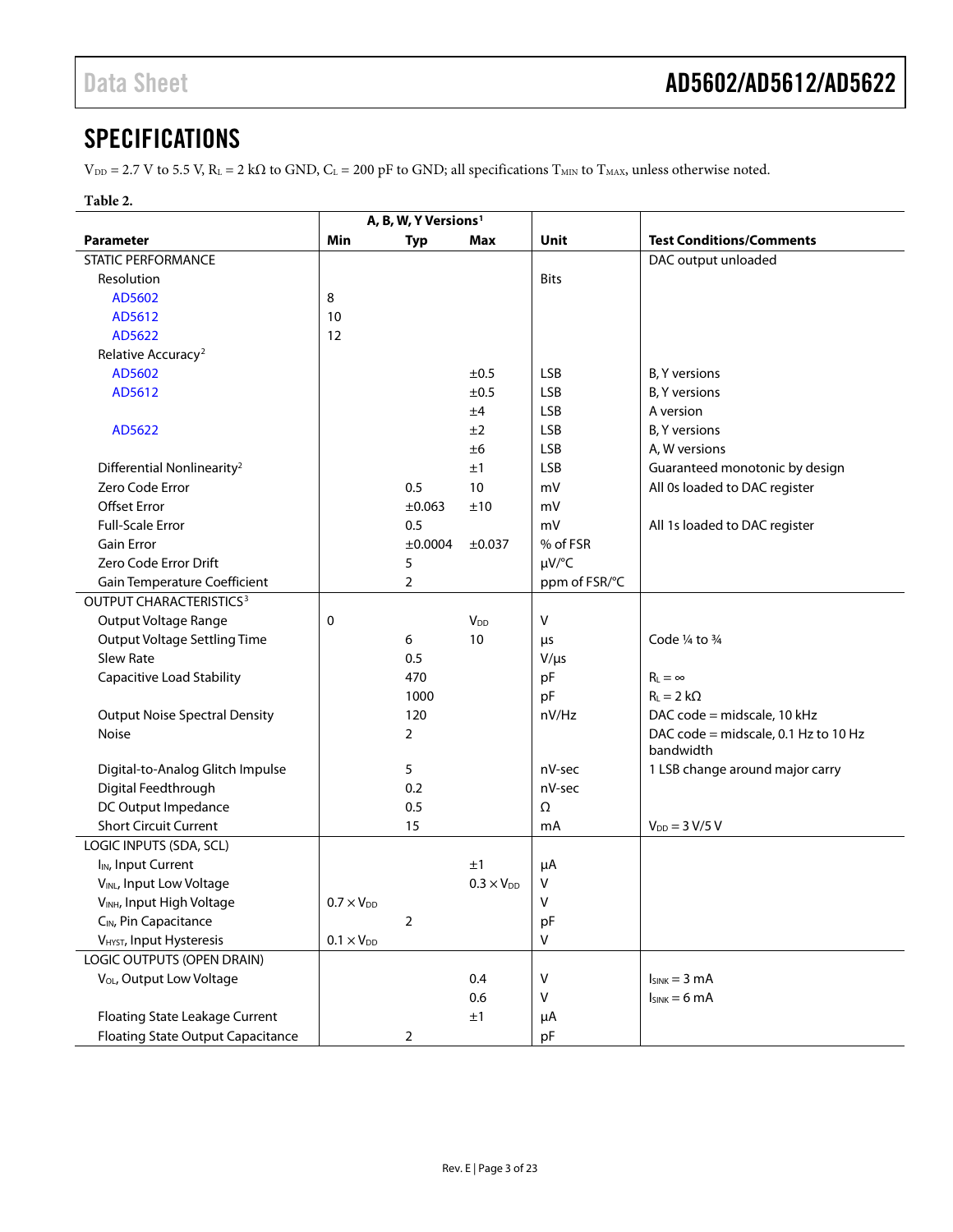<span id="page-3-1"></span>

|                                        | A, B, W, Y Versions <sup>1</sup> |      |     |      |                                                                  |
|----------------------------------------|----------------------------------|------|-----|------|------------------------------------------------------------------|
| <b>Parameter</b>                       | Min                              | Typ  | Max | Unit | <b>Test Conditions/Comments</b>                                  |
| POWER REQUIREMENTS                     |                                  |      |     |      |                                                                  |
| <b>V</b> <sub>DD</sub>                 | 2.7                              |      | 5.5 | v    |                                                                  |
| I <sub>DD</sub> (Normal Mode)          |                                  |      |     |      | DAC active and excluding load current                            |
| $V_{DD} = 4.5 V$ to 5.5 V              |                                  | 75   | 100 | μA   | $V_{IH} = V_{DD}$ and $V_{IL} = GND$                             |
| $V_{DD} = 2.7 V$ to 3.6 V              |                                  | 60   | 90  | μA   | $V_{1H} = V_{DD}$ and $V_{II} = GND$                             |
| I <sub>DD</sub> (All Power-Down Modes) |                                  |      |     |      |                                                                  |
| $V_{DD} = 4.5 V$ to 5.5 V              |                                  | 0.3  |     | μA   | $V_{H} = V_{DD}$ and $V_{H} = GND$                               |
| $V_{DD} = 2.7 V$ to 3.6 V              |                                  | 0.15 |     | μA   | $V_{IH} = V_{DD}$ and $V_{IL} = GND$                             |
| <b>POWER EFFICIENCY</b>                |                                  |      |     |      |                                                                  |
| I <sub>OUT</sub> /I <sub>DD</sub>      |                                  | 96   |     | %    | $I_{\text{LOAD}} = 2 \text{ mA}$ , $V_{\text{DD}} = 5 \text{ V}$ |

<sup>1</sup> Temperature ranges for A, B versions: −40°C to +125°C, typical at 25°C.

 $2$  Linearity calculated using a reduced code range 64 to 4032.

<sup>3</sup> Guaranteed by design and characterization, not production tested.

#### <span id="page-3-0"></span>**I 2 C TIMING SPECIFICATIONS**

 $V_{DD}$  = 2.7 V to 5.5 V; all specifications  $T_{MIN}$  to  $T_{MAX}$ ,  $f_{SCL}$  = 3.4 MHz, unless otherwise note[d.](#page-4-1)<sup>1</sup>

| Table 3.           |                                             |                                                        |            |            |                                                                       |  |
|--------------------|---------------------------------------------|--------------------------------------------------------|------------|------------|-----------------------------------------------------------------------|--|
|                    |                                             | Limit at T <sub>MIN</sub> ,<br><b>T</b> <sub>MAX</sub> |            |            |                                                                       |  |
| <b>Parameter</b>   | <b>Test Conditions/Comments<sup>2</sup></b> | <b>Min</b>                                             | <b>Max</b> | Unit       | <b>Description</b>                                                    |  |
| $f_{\text{SCL}}^3$ | Standard mode                               |                                                        | 100        | KHz        | Serial clock frequency                                                |  |
|                    | Fast mode                                   |                                                        | 400        | <b>KHz</b> |                                                                       |  |
|                    | High speed mode, $C_B = 100$ pF             |                                                        | 3.4        | <b>MHz</b> |                                                                       |  |
|                    | High speed mode, $C_B = 400$ pF             |                                                        | 1.7        | <b>MHz</b> |                                                                       |  |
| t <sub>1</sub>     | Standard mode                               | 4                                                      |            | μs         | t <sub>HIGH</sub> , SCL high time                                     |  |
|                    | Fast mode                                   | 0.6                                                    |            | μs         |                                                                       |  |
|                    | High speed mode, $C_B = 100$ pF             | 60                                                     |            | ns         |                                                                       |  |
|                    | High speed mode, $C_B = 400$ pF             | 120                                                    |            | ns         |                                                                       |  |
| t <sub>2</sub>     | Standard mode                               | 4.7                                                    |            | μs         | t <sub>LOW</sub> , SCL low time                                       |  |
|                    | Fast mode                                   | 1.3                                                    |            | μs         |                                                                       |  |
|                    | High speed mode, $C_B = 100$ pF             | 160                                                    |            | ns         |                                                                       |  |
|                    | High speed mode, $C_B = 400$ pF             | 320                                                    |            | ns         |                                                                       |  |
| $t_3$              | Standard mode                               | 250                                                    |            | ns         | t <sub>SU;DAT</sub> , data setup time                                 |  |
|                    | Fast mode                                   | 100                                                    |            | ns         |                                                                       |  |
|                    | High speed mode                             | 10                                                     |            | ns         |                                                                       |  |
| t <sub>4</sub>     | Standard mode                               | 0                                                      | 3.45       | μs         | t <sub>HD:DAT</sub> , data hold time                                  |  |
|                    | Fast mode                                   | 0                                                      | 0.9        | μs         |                                                                       |  |
|                    | High speed mode, $C_B = 100$ pF             | 0                                                      | 70         | ns         |                                                                       |  |
|                    | High speed mode, $C_B = 400$ pF             | 0                                                      | 150        | ns         |                                                                       |  |
| t <sub>5</sub>     | Standard mode                               | 4.7                                                    |            | μs         | t <sub>SU;</sub> STA, setup time for a repeated start condition       |  |
|                    | Fast mode                                   | 0.6                                                    |            | μs         |                                                                       |  |
|                    | High speed mode                             | 160                                                    |            | ns         |                                                                       |  |
| t <sub>6</sub>     | Standard mode                               | 4                                                      |            | μs         | t <sub>HD;STA</sub> , hold time (repeated) start condition            |  |
|                    | Fast mode                                   | 0.6                                                    |            | μs         |                                                                       |  |
|                    | High speed mode                             | 160                                                    |            | ns         |                                                                       |  |
| t <sub>7</sub>     | Standard mode                               | 4.7                                                    |            | μs         | t <sub>BUF</sub> , bus free time between a stop and a start condition |  |
|                    | Fast mode                                   | 1.3                                                    |            | μs         |                                                                       |  |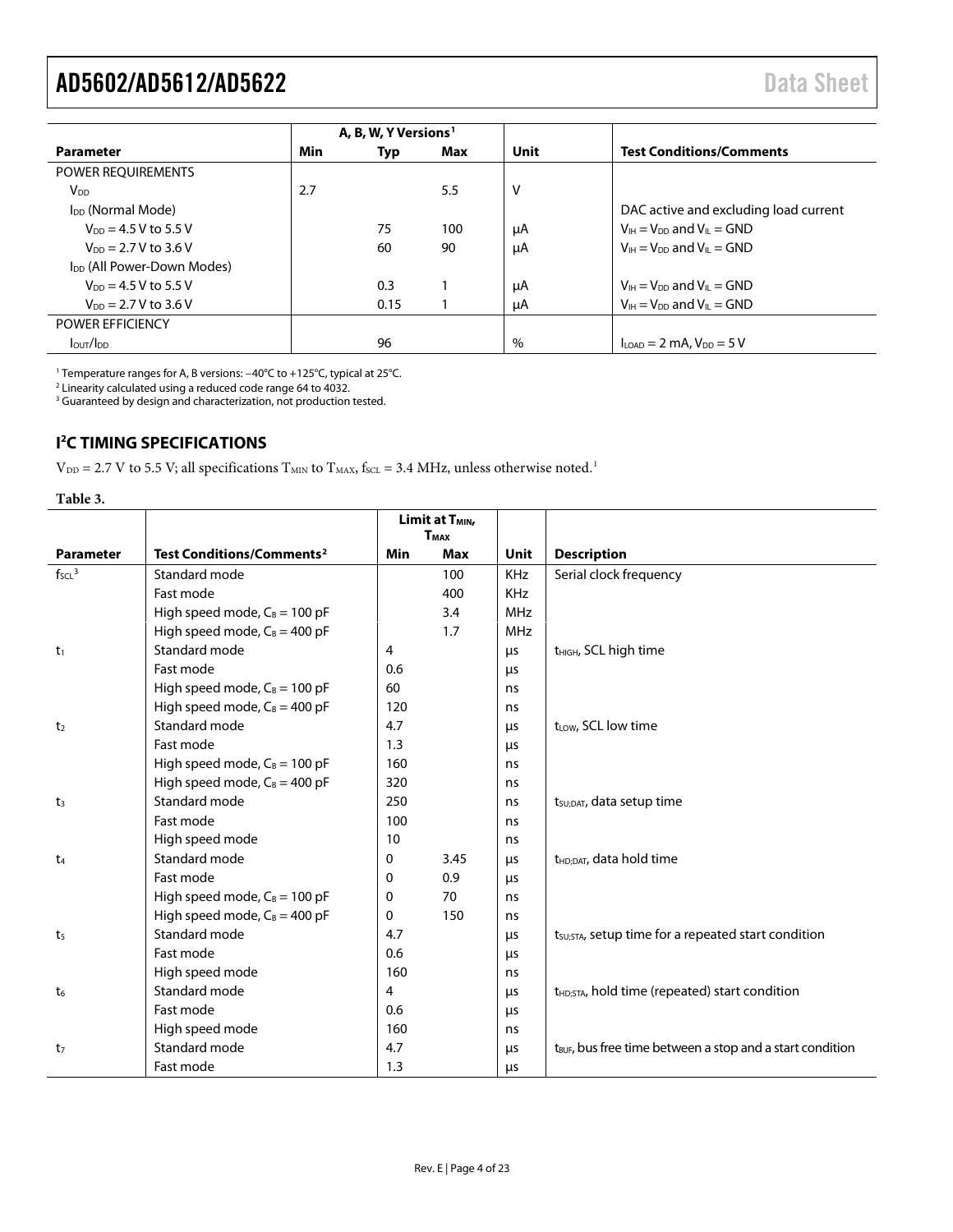<span id="page-4-1"></span>

|                       |                                       |            | Limit at T <sub>MIN</sub> ,<br><b>T</b> <sub>MAX</sub> |             |                                                                                                              |
|-----------------------|---------------------------------------|------------|--------------------------------------------------------|-------------|--------------------------------------------------------------------------------------------------------------|
| <b>Parameter</b>      | Test Conditions/Comments <sup>2</sup> | <b>Min</b> | <b>Max</b>                                             | <b>Unit</b> | <b>Description</b>                                                                                           |
| $t_8$                 | Standard mode                         | 4          |                                                        | μs          | t <sub>su;</sub> sto, setup time for a stop condition                                                        |
|                       | Fast mode                             | 0.6        |                                                        | μs          |                                                                                                              |
|                       | High speed mode                       | 160        |                                                        | ns          |                                                                                                              |
| t <sub>9</sub>        | Standard mode                         |            | 1000                                                   | ns          | t <sub>RDA</sub> , rise time of SDA signal                                                                   |
|                       | Fast mode                             |            | 300                                                    | ns          |                                                                                                              |
|                       | High speed mode, $C_B = 100$ pF       | 10         | 80                                                     | ns          |                                                                                                              |
|                       | High speed mode, $C_B = 400$ pF       | 20         | 160                                                    | ns          |                                                                                                              |
| $t_{10}$              | Standard mode                         |            | 300                                                    | ns          | t <sub>FDA</sub> , fall time of SDA signal                                                                   |
|                       | Fast mode                             |            | 300                                                    | ns          |                                                                                                              |
|                       | High speed mode, $C_B = 100$ pF       | 10         | 80                                                     | ns          |                                                                                                              |
|                       | High speed mode, $C_B = 400$ pF       | 20         | 160                                                    | ns          |                                                                                                              |
| $t_{11}$              | Standard mode                         |            | 1000                                                   | ns          | t <sub>RCL</sub> , rise time of SCL signal                                                                   |
|                       | Fast mode                             |            | 300                                                    | ns          |                                                                                                              |
|                       | High speed mode, $C_B = 100$ pF       | 10         | 40                                                     | ns          |                                                                                                              |
|                       | High speed mode, $C_B = 400$ pF       | 20         | 80                                                     | ns          |                                                                                                              |
| $t_{11A}$             | Standard mode                         |            | 1000                                                   | ns          | t <sub>RCL1</sub> , rise time of SCL signal after a repeated start<br>condition and after an acknowledge bit |
|                       | Fast mode                             |            | 300                                                    | ns          |                                                                                                              |
|                       | High speed mode, $C_B = 100$ pF       | 10         | 80                                                     | ns          |                                                                                                              |
|                       | High speed mode, $C_B = 400$ pF       | 20         | 160                                                    | ns          |                                                                                                              |
| $t_{12}$              | Standard mode                         |            | 300                                                    | ns          | t <sub>FCL</sub> , fall time of SCL signal                                                                   |
|                       | Fast mode                             |            | 300                                                    | ns          |                                                                                                              |
|                       | High speed mode, $C_B = 100$ pF       | 10         | 40                                                     | ns          |                                                                                                              |
|                       | High speed mode, $C_B = 400$ pF       | 20         | 80                                                     | ns          |                                                                                                              |
| $t_{SP}$ <sup>4</sup> | Fast mode                             | 0          | 50                                                     | ns          | Pulse width of spike suppressed                                                                              |
|                       | High speed mode                       | 0          | 10                                                     | ns          |                                                                                                              |

<sup>1</sup> Se[e Figure 2.](#page-4-2) High speed mode timing specification applies to th[e AD5602-1](http://www.analog.com/ad5602?doc=AD5602_5612_5622.pdf)[/AD5612-1](http://www.analog.com/ad5612?doc=AD5602_5612_5622.pdf)[/AD5622-1](http://www.analog.com/ad5622?doc=AD5602_5612_5622.pdf) only. Standard and fast mode timing specifications apply to the [AD5602-1](http://www.analog.com/ad5602?doc=AD5602_5612_5622.pdf)[/AD5612-1](http://www.analog.com/ad5612?doc=AD5602_5612_5622.pdf)[/AD5622-1](http://www.analog.com/ad5622?doc=AD5602_5612_5622.pdf) and the [AD5602-2](http://www.analog.com/ad5602?doc=AD5602_5612_5622.pdf)[/AD5612-2/](http://www.analog.com/ad5612?doc=AD5602_5612_5622.pdf)[AD5622-2.](http://www.analog.com/ad5622?doc=AD5602_5612_5622.pdf)

 $2 C_B$  refers to the capacitance on the bus line.

<sup>3</sup> The SDA and SCL timing is measured with the input filters enabled. Switching off the input filters improves the transfer rate but has a negative effect on EMC behavior of the device.

<sup>4</sup> Input filtering on the SCL and SDA inputs suppress noise spikes that are less than 50 ns for fast mode or 10 ns for high speed mode.

#### <span id="page-4-2"></span><span id="page-4-0"></span>**TIMING DIAGRAM**



*Figure 2. 2-Wire Serial Interface Timing Diagram*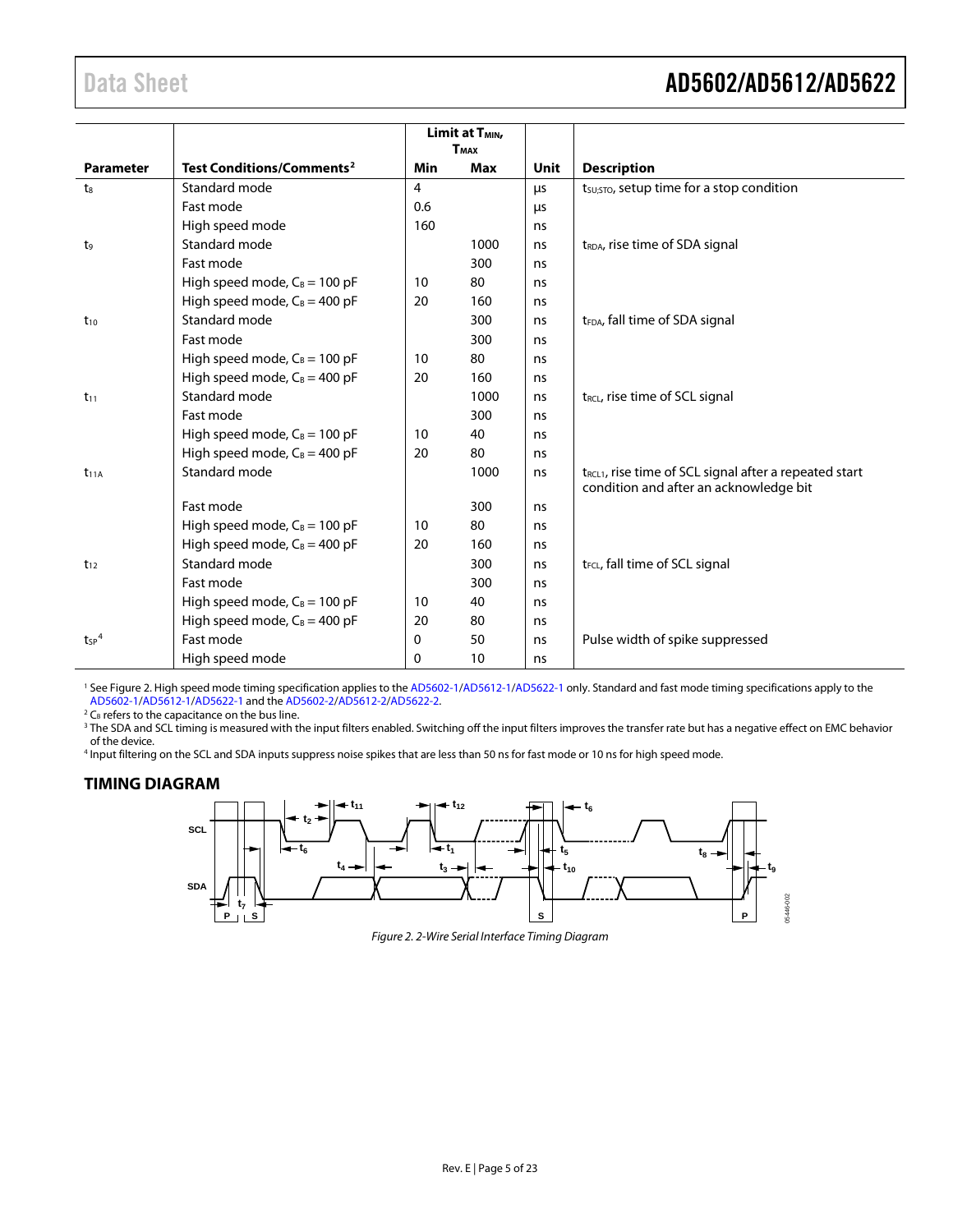### <span id="page-5-0"></span>ABSOLUTE MAXIMUM RATINGS

 $T_A = 25$ °C, unless otherwise noted.

#### **Table 4.**

| Parameter                              | Rating                              |
|----------------------------------------|-------------------------------------|
| V <sub>DD</sub> to GND                 | $-0.3$ V to $+7.0$ V                |
| Digital Input Voltage to GND           | $-0.3$ V to $V_{DD}$ + 0.3 V        |
| Vout to GND                            | $-0.3$ V to V <sub>DD</sub> + 0.3 V |
| Operating Temperature Range            | $-40^{\circ}$ C to $+125^{\circ}$ C |
| Storage Temperature Range              | $-65^{\circ}$ C to $+160^{\circ}$ C |
| <b>Maximum Junction Temperature</b>    | $150^{\circ}$ C                     |
| SC70 Package                           |                                     |
| $\theta_{JA}$ Thermal Impedance        | 332°C/W                             |
| $\theta_{\text{JC}}$ Thermal Impedance | $120^{\circ}$ C/W                   |
| LFCSP Package                          |                                     |
| $\theta_{JA}$ Thermal Impedance        | $95^{\circ}$ C/W                    |
| Lead Temperature, Soldering            |                                     |
| Vapor Phase (60 sec)                   | $215^{\circ}$ C                     |
| Infrared (15 sec)                      | 220 $\degree$ C                     |
| ESD                                    | 2.0 kV                              |

Stresses at or above those listed under Absolute Maximum Ratings may cause permanent damage to the product. This is a stress rating only; functional operation of the product at these or any other conditions above those indicated in the operational section of this specification is not implied. Operation beyond the maximum operating conditions for extended periods may affect product reliability.

#### <span id="page-5-1"></span>**ESD CAUTION**



ESD (electrostatic discharge) sensitive device. Charged devices and circuit boards can discharge<br>without detection. Although this product features patented or proprietary protection circuitry, damage may occur on devices subjected to high energy ESD. Therefore, proper ESD precautions should be taken to avoid performance degradation or loss of functionality.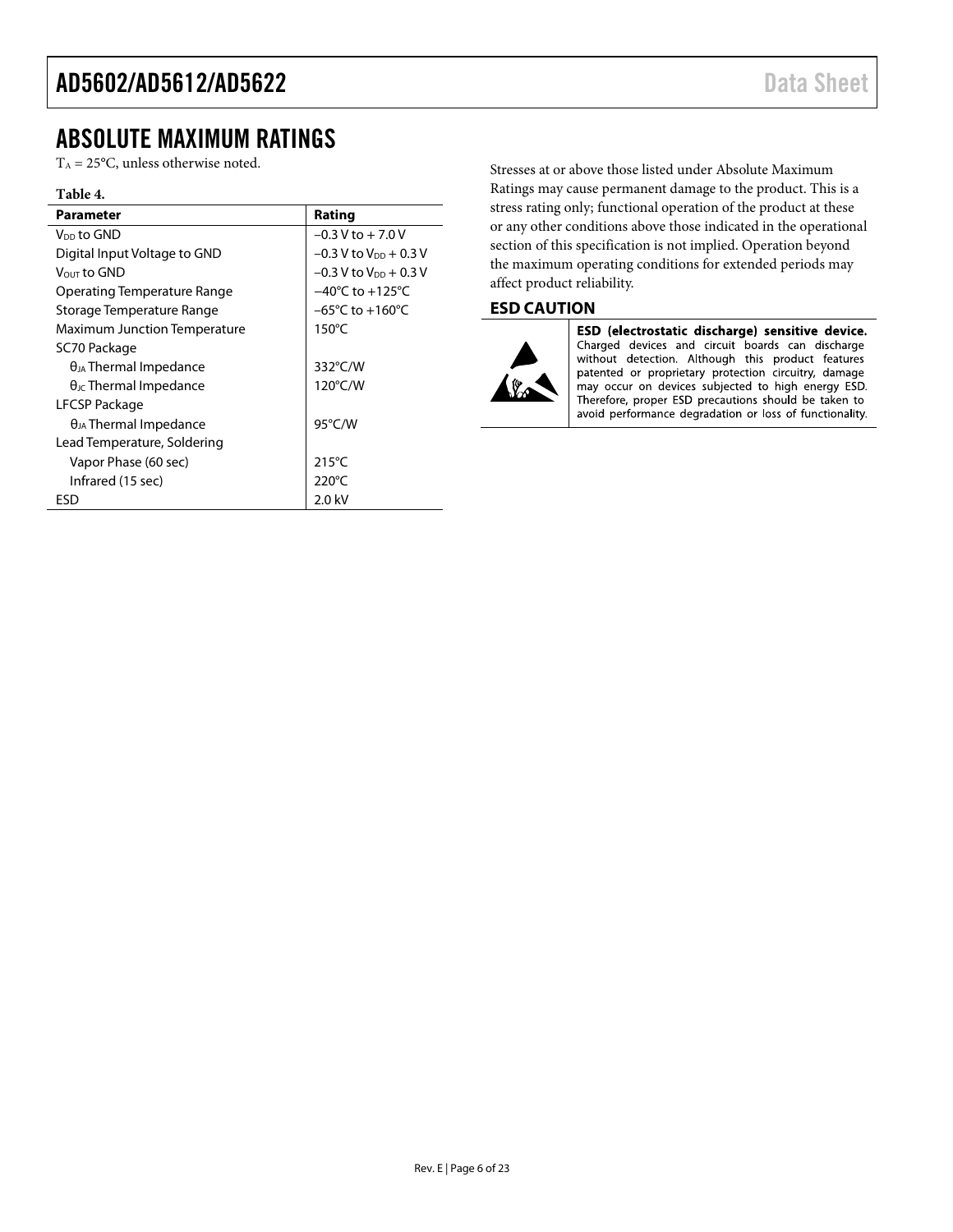## <span id="page-6-0"></span>PIN CONFIGURATIONS AND FUNCTION DESCRIPTIONS

05446-003

**ADDR 1 6**  $V_{OUT}$ **AD5602/ AD5612/ AD5622 TOP VIEW (Not to Scale) SCL 2 5 GND** 05446-003 **SDA 3 4 V**<sub>DD</sub>

|  |  |  | Figure 3. SC70 Pin Configuration |
|--|--|--|----------------------------------|
|--|--|--|----------------------------------|

#### **Table 5. SC70 Pin Function Descriptions**



| Table 6. LFCSP Pin Function Descriptions |  |  |  |  |
|------------------------------------------|--|--|--|--|
|------------------------------------------|--|--|--|--|

| Pin No.        | <b>Mnemonic</b>        | <b>Description</b>                                                                                                                                                                                                                                  |
|----------------|------------------------|-----------------------------------------------------------------------------------------------------------------------------------------------------------------------------------------------------------------------------------------------------|
|                | <b>ADDR</b>            | Three-State Address Input. Sets the<br>two least significant bits (Bit A1, Bit A0)<br>of the 7-bit slave address (see Table 7).                                                                                                                     |
| $\overline{2}$ | <b>GND</b>             | Ground. The ground reference point for<br>all circuitry on the device.                                                                                                                                                                              |
| 3              | V∩⊔⊤                   | Analog Output Voltage from the DAC.<br>The output amplifier has rail-to-rail<br>operation.                                                                                                                                                          |
| 4              | <b>V</b> <sub>DD</sub> | Power Supply Input. These devices can<br>be operated from 2.7 V to 5.5 V, and V <sub>DD</sub><br>are decoupled to GND.                                                                                                                              |
| 5              | <b>SCL</b>             | Serial Clock Line. This is used in<br>conjunction with the SDA line to clock<br>data into or out of the 16-bit input<br>register.                                                                                                                   |
| 6              | <b>SDA</b>             | Serial Data Line. This is used in<br>conjunction with the SCL line to clock<br>data into or out of the 16-bit input<br>register. It is a bidirectional, open-drain<br>data line that are pulled to the supply<br>with an external pull-up resistor. |
|                | <b>FPAD</b>            | Exposed Pad. The exposed pad is<br>connected to ground (GND).                                                                                                                                                                                       |

| Pin No. | <b>Mnemonic</b>        | <b>Description</b>                                                                                                                                                                                                                                 |
|---------|------------------------|----------------------------------------------------------------------------------------------------------------------------------------------------------------------------------------------------------------------------------------------------|
| 1       | <b>ADDR</b>            | Three-State Address Input. Sets the<br>two least significant bits (Bit A1, Bit A0)<br>of the 7-bit slave address (see Table 7).                                                                                                                    |
| 2       | <b>SCL</b>             | Serial Clock Line. This is used in<br>conjunction with the SDA line to clock<br>data into or out of the 16-bit input<br>register.                                                                                                                  |
| 3       | <b>SDA</b>             | Serial Data Line. This is used in<br>conjunction with the SCL line to clock<br>data into or out of the 16-bit input<br>register. It is a bidirectional, open-drain<br>data line that is pulled to the supply<br>with an external pull-up resistor. |
| 4       | <b>V</b> <sub>DD</sub> | Power Supply Input. These devices can<br>be operated from 2.7 V to 5.5 V, and $V_{DD}$<br>are decoupled to GND.                                                                                                                                    |
| 5       | GND                    | Ground. The ground reference point for<br>all circuitry on the devices.                                                                                                                                                                            |
| 6       | <b>VOUT</b>            | Analog Output Voltage from the DAC.<br>The output amplifier has rail-to-rail<br>operation.                                                                                                                                                         |
|         |                        |                                                                                                                                                                                                                                                    |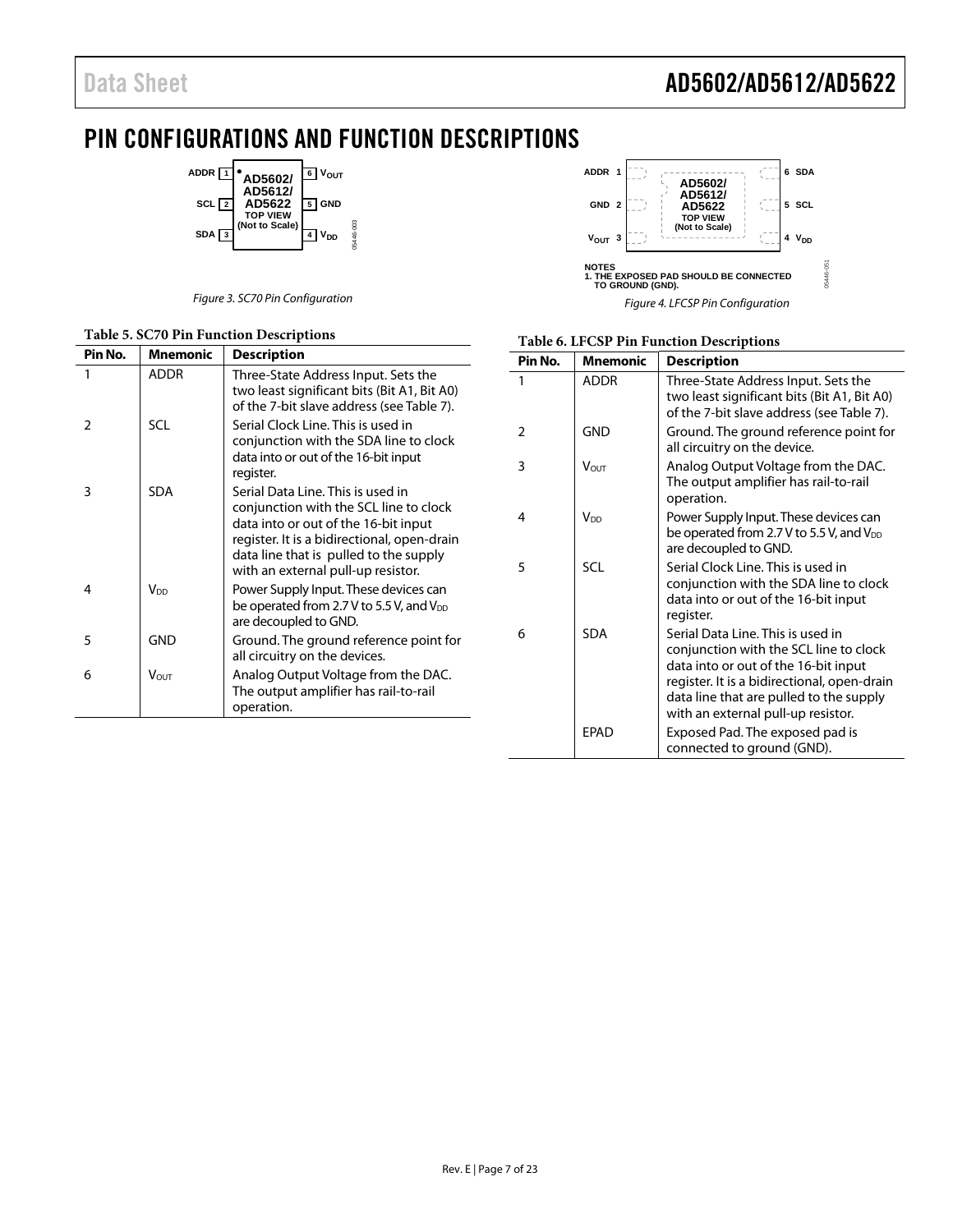# <span id="page-7-0"></span>TYPICAL PERFORMANCE CHARACTERISTICS



*Figure 5. Typica[l AD5622](http://www.analog.com/ad5622?doc=AD5602_5612_5622.pdf) Integral Nonlinearity Error*

<span id="page-7-1"></span>

*Figure 6. Typica[l AD5622](http://www.analog.com/ad5622?doc=AD5602_5612_5622.pdf) Differential Nonlinearity Error*

<span id="page-7-2"></span>

*Figure 7. Typica[l AD5612](http://www.analog.com/ad5612?doc=AD5602_5612_5622.pdf) Integral Nonlinearity Error*



*Figure 8. Typica[l AD5612](http://www.analog.com/ad5612?doc=AD5602_5612_5622.pdf) Differential Nonlinearity Error*







*Figure 10. Typica[l AD5602](http://www.analog.com/ad5602?doc=AD5602_5612_5622.pdf) Differential Nonlinearity Error*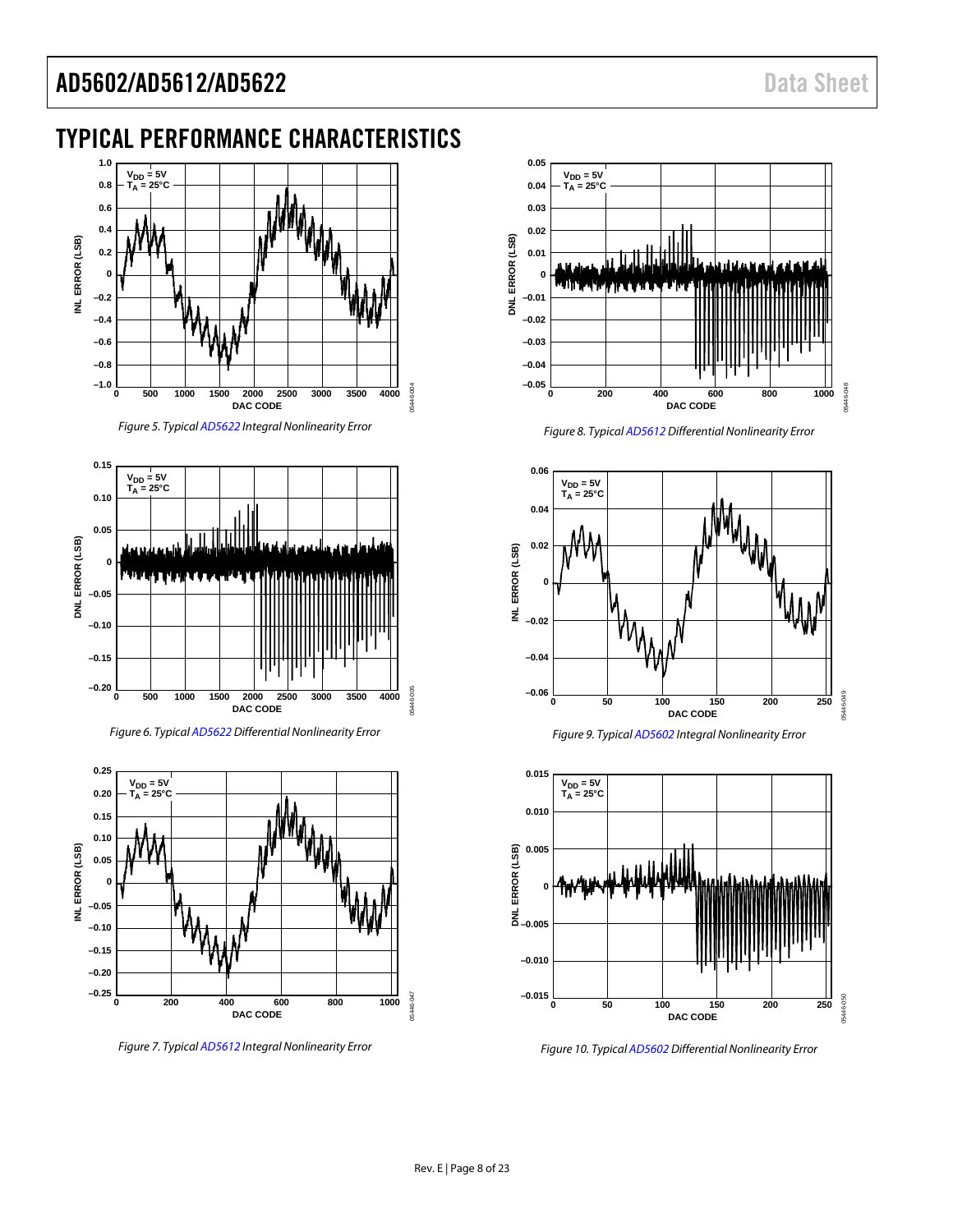



<span id="page-8-0"></span>





*Figure 13[. AD5622](http://www.analog.com/ad5622?doc=AD5602_5612_5622.pdf) Total Unadjusted Error vs. Supply*



*Figure 14[. AD5622](http://www.analog.com/ad5622?doc=AD5602_5612_5622.pdf) DNL Error vs. Supply*







*Figure 16[. AD5622](http://www.analog.com/ad5622?doc=AD5602_5612_5622.pdf) Total Unadjusted Error vs. Temperature (3 V/5 V Supply)*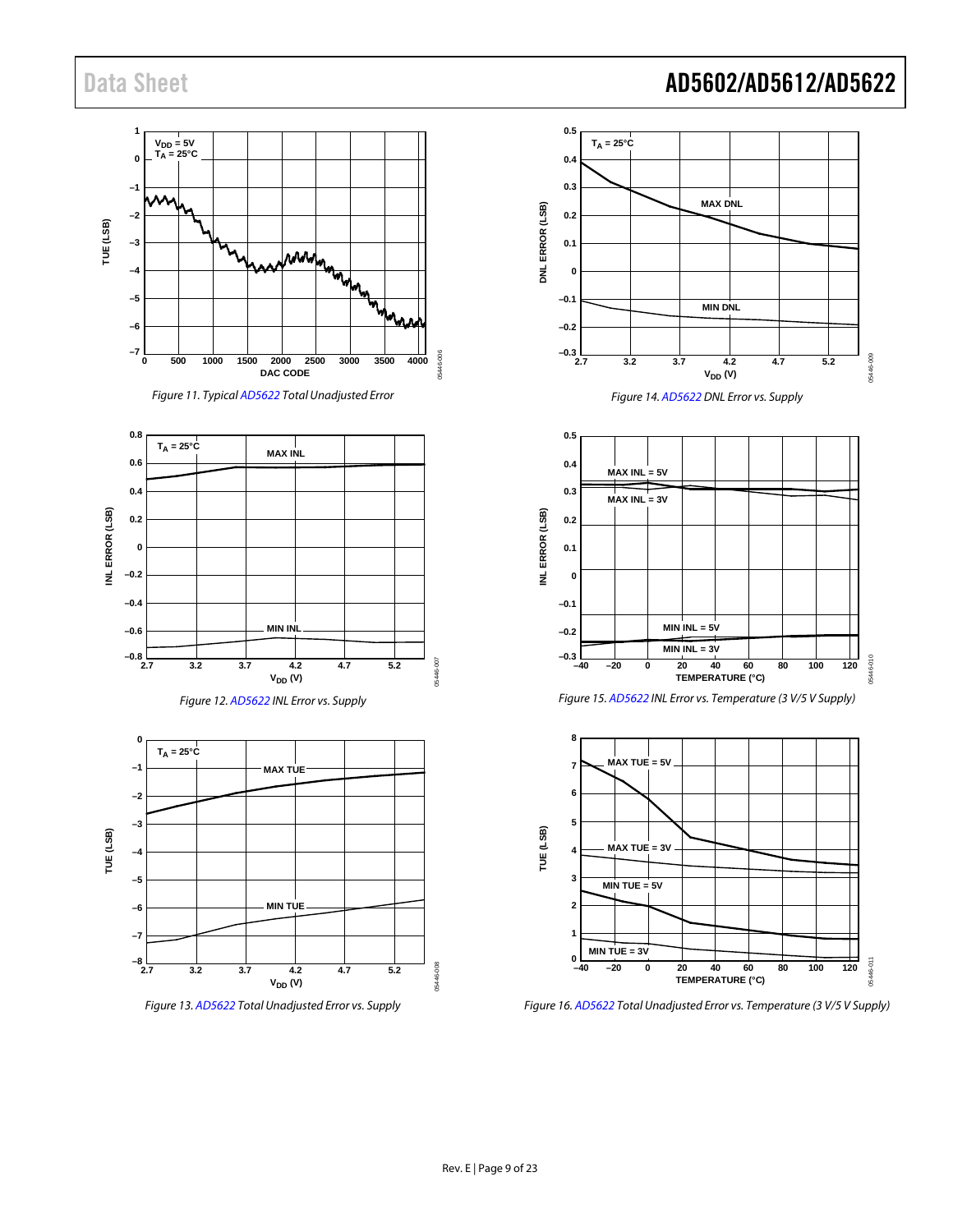

*Figure 17[. AD5622](http://www.analog.com/ad5622?doc=AD5602_5612_5622.pdf) DNL Error vs. Temperature (3 V/5 V Supply)*



<span id="page-9-0"></span>*Figure 18. Zero Code/Full-Scale Error vs. Temperature (3 V/5 V Supply)*



*Figure 19. Zero Code/Full-Scale Error vs. Supply Voltage*



*Figure 20. Offset Error vs. Temperature (3 V/5 V Supply)*







*Figure 22. Supply Current vs. Supply Voltage*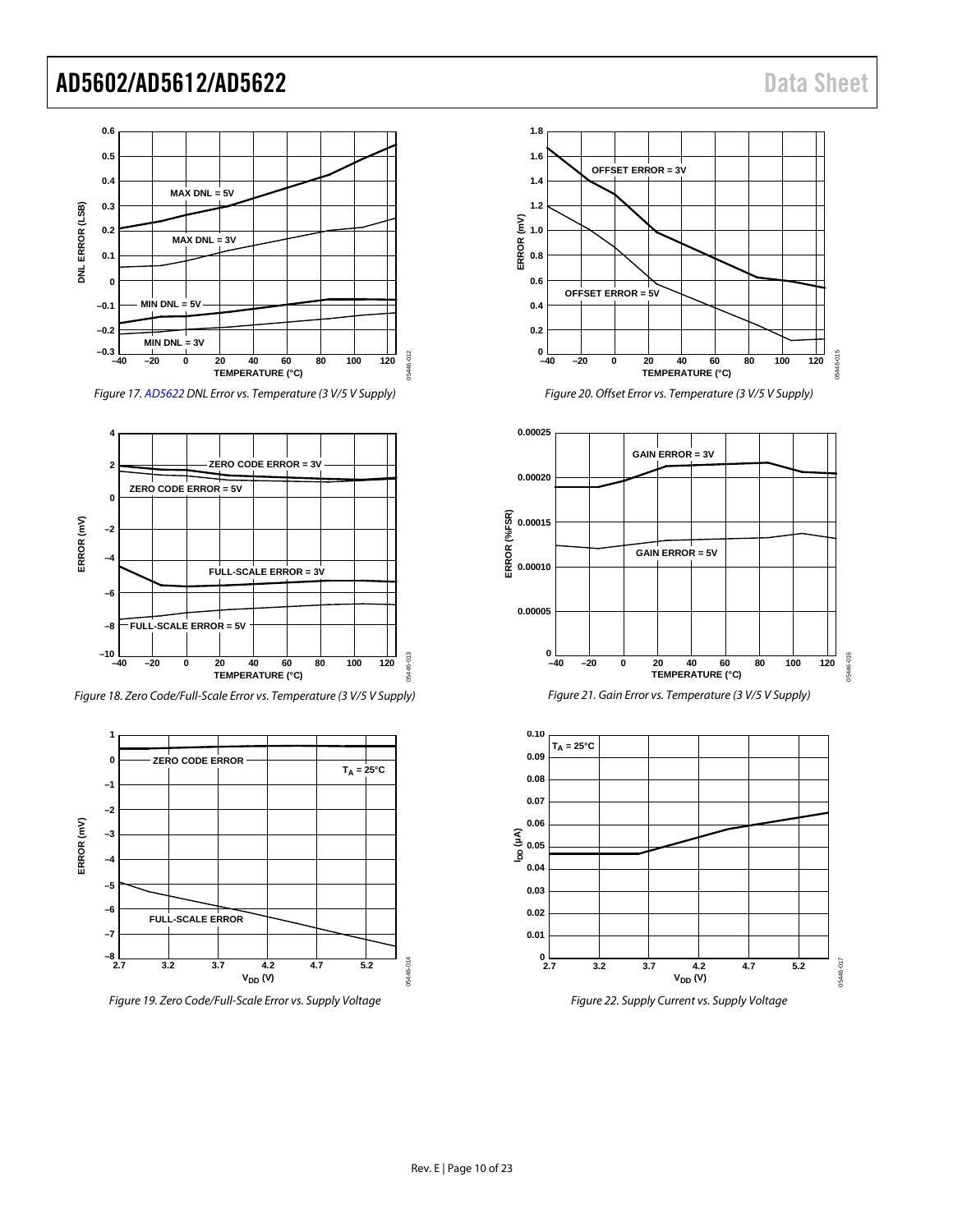

*Figure 23. Supply Current vs. Temperature (3 V/5 V Supply)*







*Figure 25. Supply Current vs. SCL/SDA Logic Voltage*



*Figure 26. IDD Histogram (3 V/5 V Supply)*



<span id="page-10-0"></span>

*Figure 28. Power On Reset to 0 V*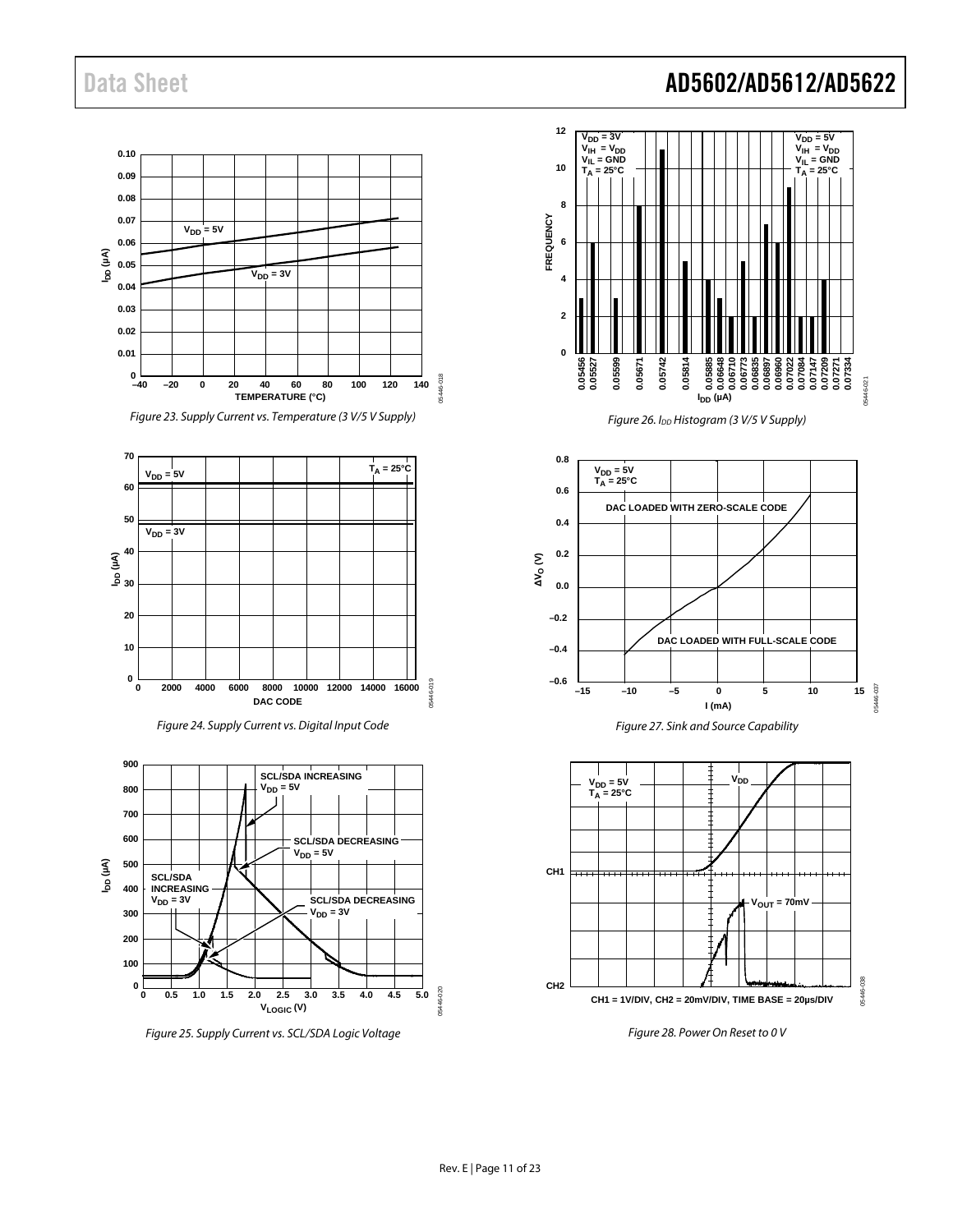<span id="page-11-2"></span>

<span id="page-11-1"></span><span id="page-11-0"></span>Figure 31. Half Scale Settling Time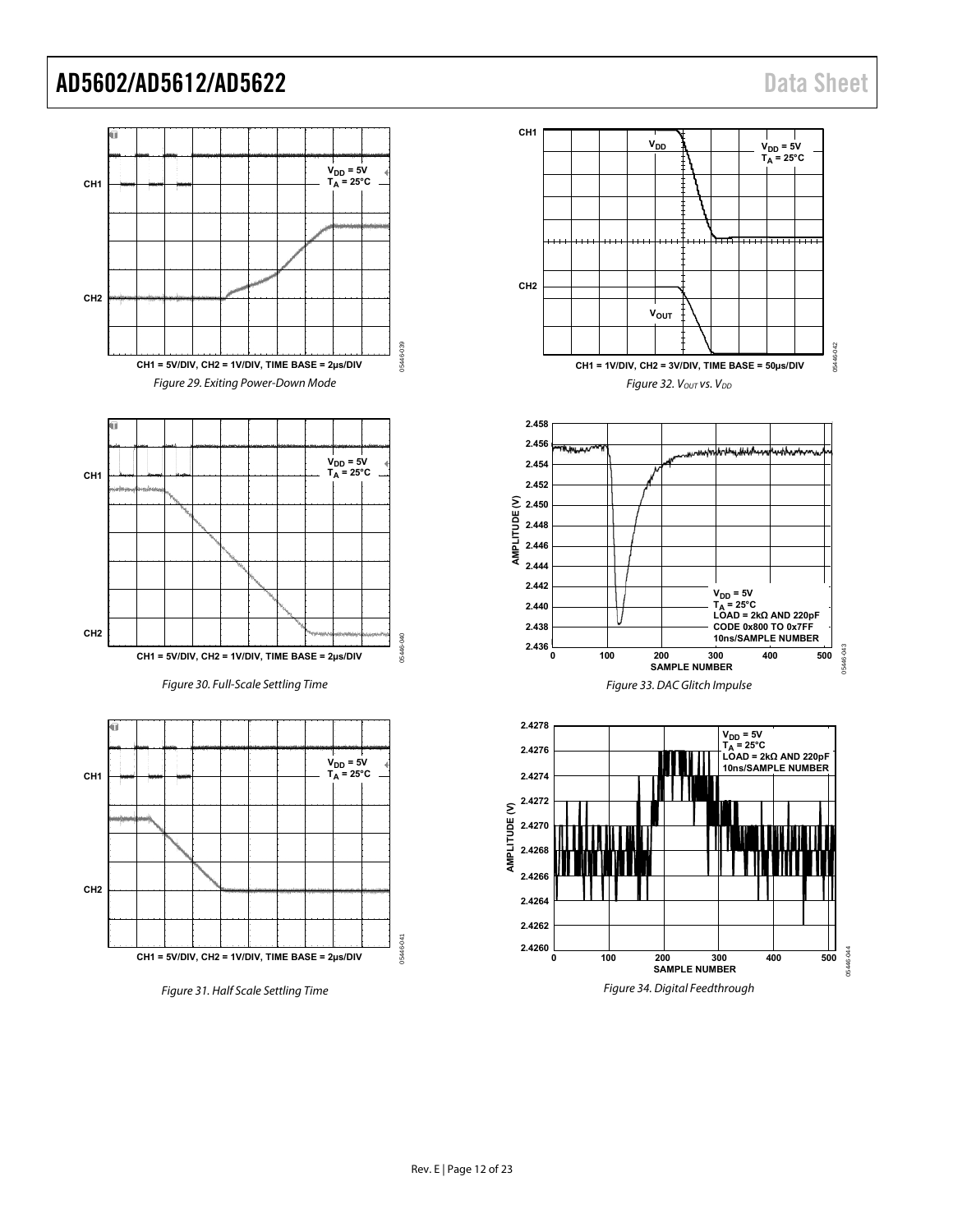

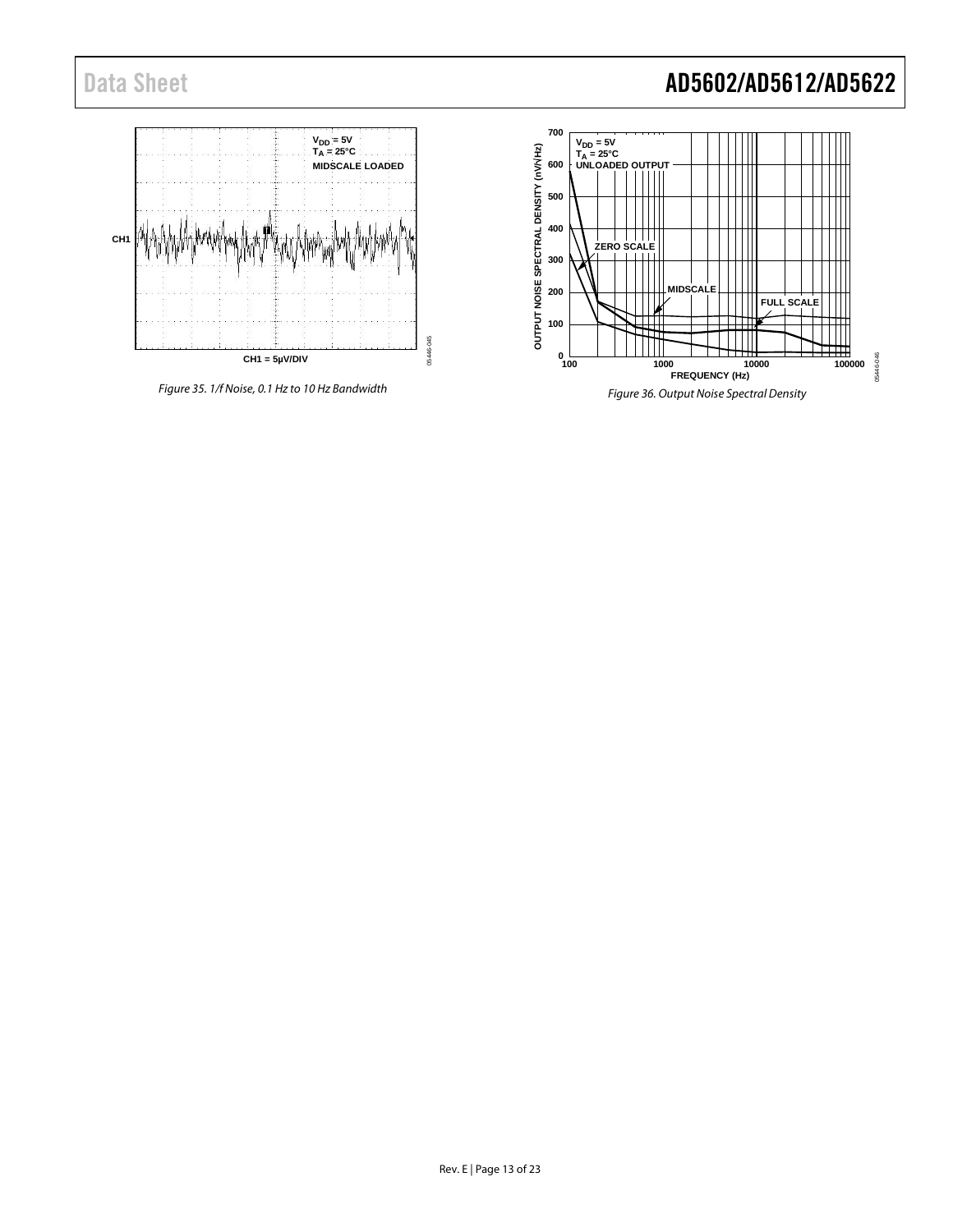### <span id="page-13-0"></span>**TERMINOLOGY**

#### **Relative Accuracy**

For the DAC, relative accuracy or integral nonlinearity (INL) is a measure of the maximum deviation, in least significant bits (LSB), from a straight line passing through the endpoints of the DAC transfer function. A typical INL vs. code plot can be seen in [Figure 5.](#page-7-1)

#### **Differential Nonlinearity (DNL)**

Differential nonlinearity is the difference between the measured change and the ideal 1 LSB change between any two adjacent codes. A specified differential nonlinearity of ±1 LSB maximum ensures monotonicity. This DAC is guaranteed monotonic by design. A typical DNL vs. code plot can be seen i[n Figure 6.](#page-7-2)

#### **Zero Code Error**

Zero code error is due to a combination of the offset errors in the DAC and output amplifier; it is a measure of the output error when zero code (0x0000) is loaded to the DAC register. Ideally, the output is 0 V. The zero code error is always positive in the [AD5602](http://www.analog.com/ad5602?doc=AD5602_5612_5622.pdf)[/AD5612](http://www.analog.com/ad5612?doc=AD5602_5612_5622.pdf)[/AD5622](http://www.analog.com/ad5622?doc=AD5602_5612_5622.pdf) because the output of the DAC cannot go below 0 V. Zero code error is expressed in mV. A plot of zero code error vs. temperature can be seen in [Figure 18.](#page-9-0)

#### **Full-Scale Error**

Full-scale error is a measure of the output error when full-scale code (0xFFFF) is loaded to the DAC register; it is expressed in percent of full-scale range. Ideally, the output is  $V_{DD}$  – 1 LSB. A plot of full-scale error vs. temperature can be seen in [Figure 18.](#page-9-0)

#### **Gain Error**

Gain error is a measure of the span error of the DAC. It is the deviation in slope of the DAC transfer characteristic from ideal expressed as a percent of the full-scale range.

#### **Total Unadjusted Error (TUE)**

Total unadjusted error is a measure of the output error taking all the various errors into account. A typical TUE vs. code plot can be seen in [Figure 11.](#page-8-0)

#### **Zero Code Error Drift**

Zero code error drift is a measure of the change in zero code error with a change in temperature. It is expressed in  $\mu$ V/°C.

#### **Gain Error Drift**

Gain error drift is a measure of the change in gain error with changes in temperature. It is expressed in (ppm of full-scale range)/°C.

#### **Digital-to-Analog Glitch Impulse**

Digital-to-analog glitch impulse is the impulse injected into the analog output when the input code in the DAC register changes state. It is normally specified as the area of the glitch in nV-sec and is measured when the digital input code is changed by 1 LSB at the major carry transition (0x7FFF to 0x8000) (se[e Figure 33\)](#page-11-0).

#### **Digital Feedthrough**

Digital feedthrough is a measure of the impulse injected into the analog output of the DAC from the digital inputs of the DAC, but is measured when the DAC output is not updated. It is specified in nV-sec and measured with a full-scale code change on the data bus, that is, from all 0s to all 1s, and vice versa (see [Figure 34\)](#page-11-1).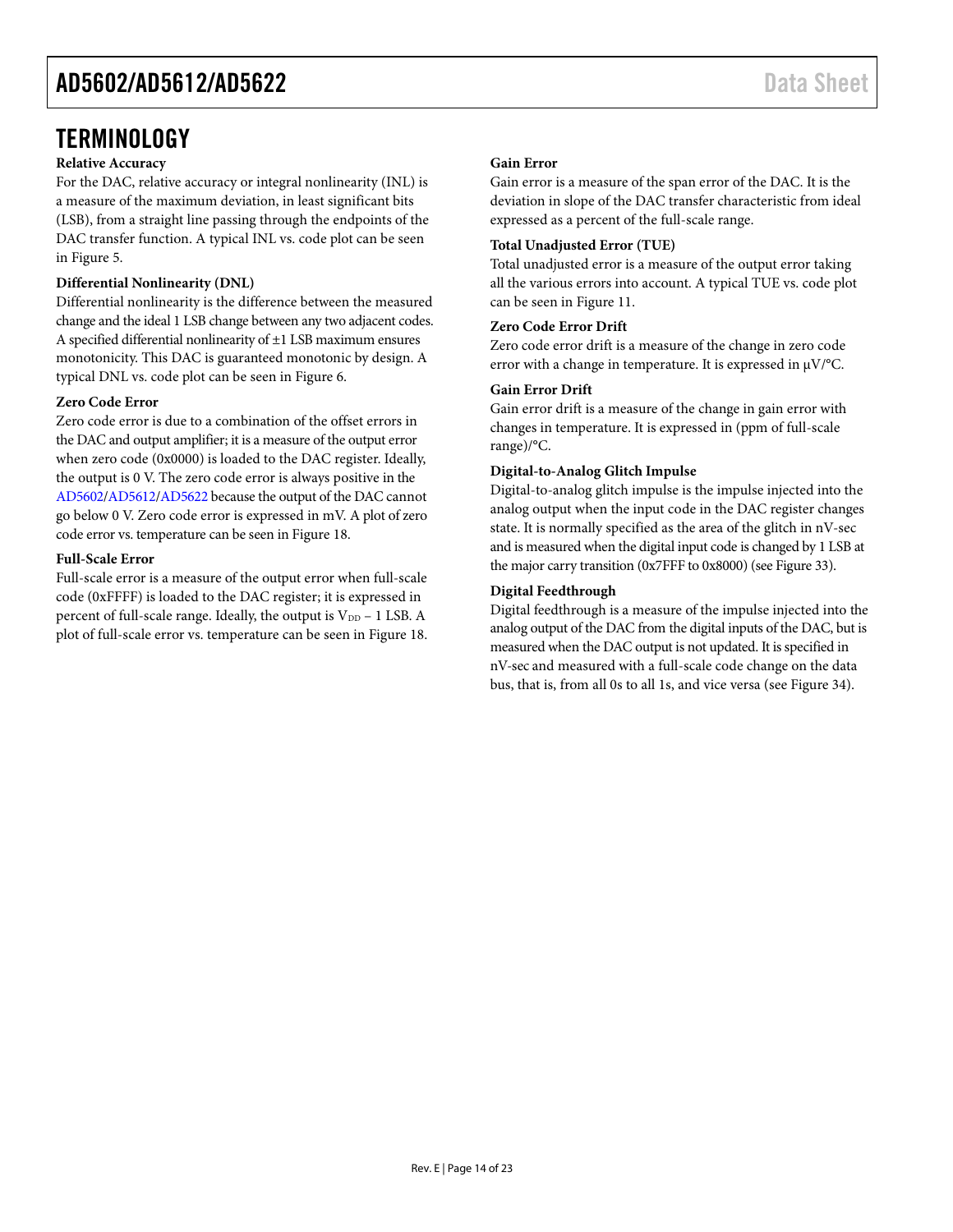### <span id="page-14-0"></span>THEORY OF OPERATION **D/A SECTION**

<span id="page-14-1"></span>The [AD5602](http://www.analog.com/ad5602?doc=AD5602_5612_5622.pdf)[/AD5612/](http://www.analog.com/ad5612?doc=AD5602_5612_5622.pdf)[AD5622](http://www.analog.com/ad5622?doc=AD5602_5612_5622.pdf) DACs are fabricated on a CMOS process. The architecture consists of a string DACs followed by an output buffer amplifier. [Figure 37](#page-14-4) shows a block diagram of the DAC architecture.



*Figure 37. DAC Architecture*

<span id="page-14-4"></span>Since the input coding to the DAC is straight binary, the ideal output voltage is given by

$$
V_{OUT} = V_{DD} \times \left(\frac{D}{2^n}\right)
$$

where:

*D* is the decimal equivalent of the binary code that is loaded to the DAC register; it can range from 0 to 255 [\(AD5602\)](http://www.analog.com/ad5602?doc=AD5602_5612_5622.pdf), 0 to 1023 [\(AD5612\)](http://www.analog.com/ad5612?doc=AD5602_5612_5622.pdf), or 0 to 4095 [\(AD5622\)](http://www.analog.com/ad5622?doc=AD5602_5612_5622.pdf).

n is the bit resolution of the DAC.

### <span id="page-14-2"></span>**RESISTOR STRING**

The resistor string structure is shown in [Figure 38.](#page-14-5) It is simply a string of resistors, each of value R. The code loaded to the DAC register determines at which node on the string the voltage is tapped off to be fed into the output amplifier. The voltage is tapped off by closing one of the switches connecting the string to the amplifier. Because it is a string of resistors, it is guaranteed monotonic.



### <span id="page-14-5"></span><span id="page-14-3"></span>**OUTPUT AMPLIFIER**

The output buffer amplifier is capable of generating rail-to-rail voltages on its output, giving an output range of 0 V to  $V_{DD}$ . It is capable of driving a load of 2 k $\Omega$  in parallel with 1000 pF to GND. The source and sink capabilities of the output amplifier can be seen i[n Figure 27.](#page-10-0) The slew rate is  $0.5 \text{ V/}\mu\text{s}$  with a half scale settling time of 5 µs with the output unloaded.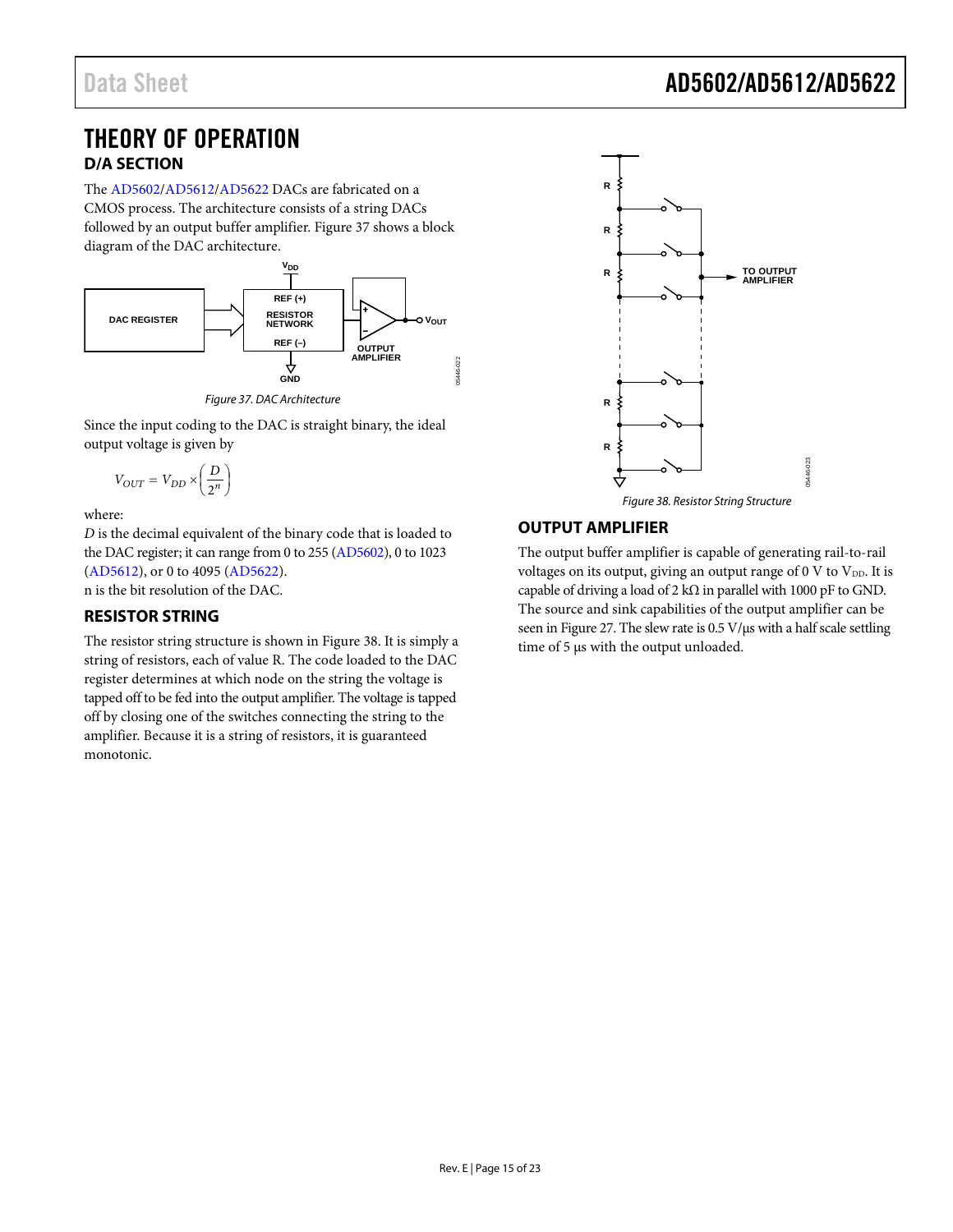### <span id="page-15-0"></span>SERIAL INTERFACE

The [AD5602/](http://www.analog.com/ad5602?doc=AD5602_5612_5622.pdf)[AD5612/](http://www.analog.com/ad5612?doc=AD5602_5612_5622.pdf)[AD5622 h](http://www.analog.com/ad5622?doc=AD5602_5612_5622.pdf)ave 2-wire I<sup>2</sup>C compatible serial interfaces (refer to *I2 C-Bus Specification*, Version 2.1, January 2000, available from Philips Semiconductor). The [AD5602/](http://www.analog.com/ad5602?doc=AD5602_5612_5622.pdf)[AD5612/](http://www.analog.com/ad5612?doc=AD5602_5612_5622.pdf)[AD5622 c](http://www.analog.com/ad5622?doc=AD5602_5612_5622.pdf)an be connected to an I<sup>2</sup>C bus as a slave device, under the control of a master device. Se[e Figure 2](#page-4-2)  for a timing diagram of a typical write sequence.

The [AD5602/](http://www.analog.com/ad5602?doc=AD5602_5612_5622.pdf)[AD5612/](http://www.analog.com/ad5612?doc=AD5602_5612_5622.pdf)[AD5622 s](http://www.analog.com/ad5622?doc=AD5602_5612_5622.pdf)upport standard (100 kHz), fast (400 kHz), and high speed (3.4 MHz) data transfer modes. Support is not provided for 10-bit addressing and general call addressing.

The [AD5602/](http://www.analog.com/ad5602?doc=AD5602_5612_5622.pdf)[AD5612/](http://www.analog.com/ad5612?doc=AD5602_5612_5622.pdf)[AD5622 e](http://www.analog.com/ad5622?doc=AD5602_5612_5622.pdf)ach have a 7-bit slave address. The five most significant bits (MSB) are 00011 and the two LSBs are determined by the state of the ADDR pin. The facility to make hardwired changes to ADDR allows the user to incorporate up to three of these devices on one bus as outlined in [Table 7.](#page-15-2)

The 2-wire serial bus protocol operates as follows:

- 1. The master initiates data transfer by establishing a start condition, which is when a high to low transition on the SDA line occurs while SCL is high. The following byte is the address byte, which consists of the 7-bit slave address. The slave address corresponding to the transmitted address responds by pulling SDA low during the ninth clock pulse (this is termed the acknowledge bit). At this stage, all other devices on the bus remain idle while the selected device waits for data to be written to, or read from, its shift register.
- 2. Data is transmitted over the serial bus in sequences of nine clock pulses (eight data bits followed by an acknowledge bit). The transitions on the SDA line must occur during the low period of SCL and remain stable during the high period of SCL.

3. When all data bits have been read or written, a stop condition is established. In write mode, the master pulls the SDA line high during the 10th clock pulse to establish a stop condition. If a stop condition is generated between the  $7<sup>th</sup>$  and  $8<sup>th</sup>$  clock pulse of the I<sup>2</sup>C address frame, a power cycle is required to recover the device. In read mode, the master issues a no acknowledge for the ninth clock pulse (that is, the SDA line remains high). The master then brings the SDA line low before the 10th clock pulse, and then high during the 10th clock pulse to establish a stop condition.

#### <span id="page-15-2"></span>**Table 7. Device Address Selection**

| ------<br>-------- |    |    |  |  |
|--------------------|----|----|--|--|
| <b>ADDR</b>        | Α1 | A0 |  |  |
| <b>GND</b>         |    |    |  |  |
| V <sub>DD</sub>    | 0  | 0  |  |  |
| NC (No Connection) |    |    |  |  |

#### <span id="page-15-1"></span>**INPUT REGISTER**

The input register is 16 bits wide[. Figure 39,](#page-15-3) [Figure 40,](#page-15-4) and [Figure 41 i](#page-15-5)llustrate the contents of the input register for each device. Data is loaded into the device as a 16-bit word under the control of an SCL input. The timing diagram for this operation is shown in [Figure 2.](#page-4-2) The 16-bit word consists of four control bits followed by 8, 10, or 12 bits of data, depending on the device type. MSB (DB15) is loaded first. The first two bits are reserved bits that must be set to zero; the next two bits are control bits that select the mode of operation of the device (normal mode or any one of three power-down modes). See th[e Power-Down](#page-16-1)  [Modes s](#page-16-1)ection for a complete description. The remaining bits are left justified DAC data bits, starting with the MSB and ending with the LSB.

<span id="page-15-4"></span><span id="page-15-3"></span>

<span id="page-15-5"></span>Figure 41[. AD5622 I](http://www.analog.com/ad5622?doc=AD5602_5612_5622.pdf)nput Register Contents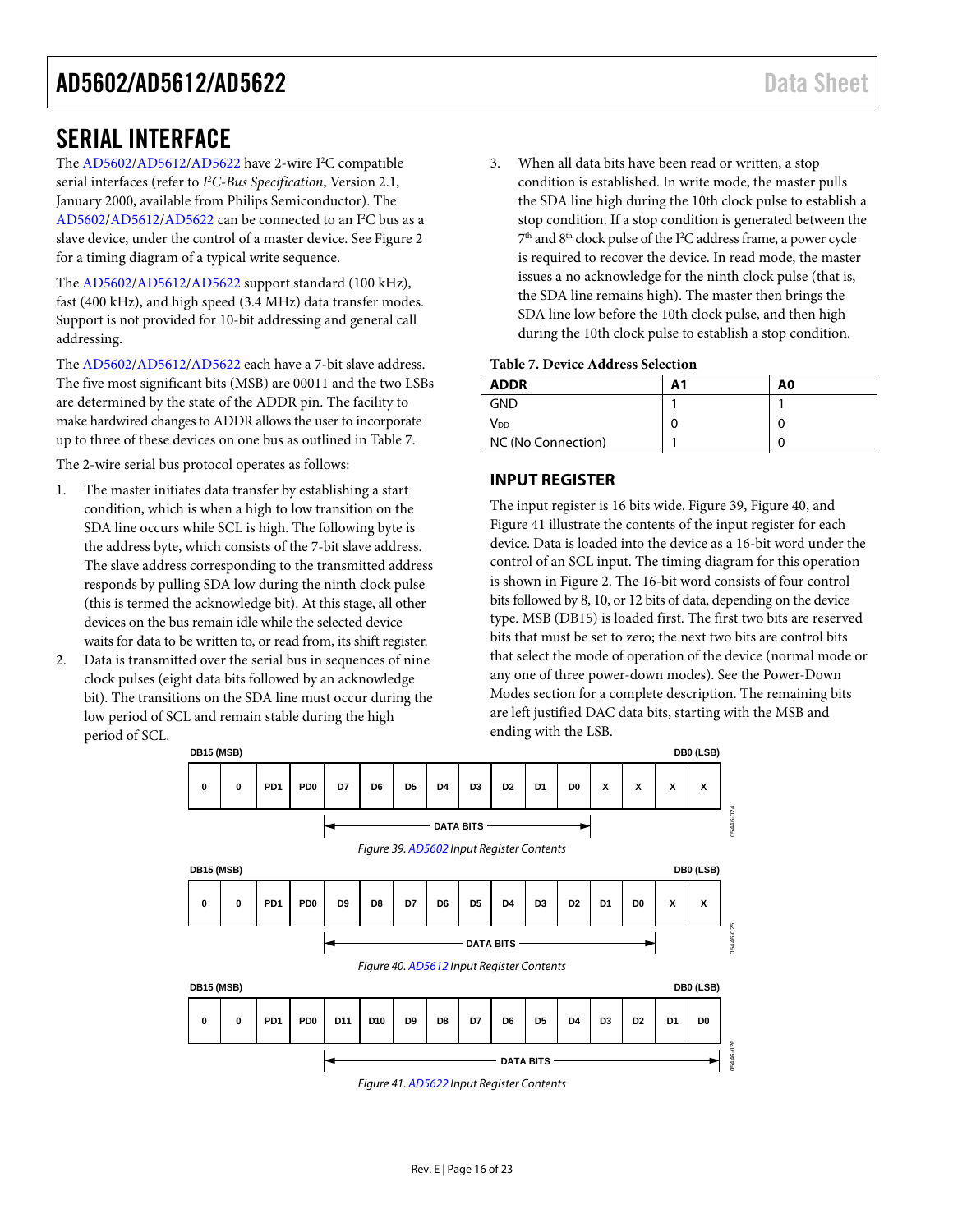### <span id="page-16-0"></span>**POWER-ON RESET**

The [AD5602](http://www.analog.com/ad5602?doc=AD5602_5612_5622.pdf)[/AD5612/](http://www.analog.com/ad5612?doc=AD5602_5612_5622.pdf)[AD5622](http://www.analog.com/ad5622?doc=AD5602_5612_5622.pdf) each contain a power-on reset circuit that controls the output voltage during power-up. The DAC register is filled with zeros and the output voltage is 0 V where it remains until a valid write sequence is made to the DAC. This is useful in applications in which it is important to know the state of the DAC output while it is in the process of powering up.

#### <span id="page-16-1"></span>**POWER-DOWN MODES**

The [AD5602](http://www.analog.com/ad5602?doc=AD5602_5612_5622.pdf)[/AD5612/](http://www.analog.com/ad5612?doc=AD5602_5612_5622.pdf)[AD5622](http://www.analog.com/ad5622?doc=AD5602_5612_5622.pdf) each contain four separate modes of operation. These modes are software programmable by setting Bit PD1 and Bit PD0 in the control register. [Table 8](#page-16-2) shows how the state of the bits corresponds to the mode of operation of the device.

#### <span id="page-16-2"></span>**Table 8. Modes of Operation**

| PD <sub>1</sub> | PD <sub>0</sub> | <b>Operating Mode</b>                   |
|-----------------|-----------------|-----------------------------------------|
|                 |                 | Normal operation                        |
|                 |                 | Power-down (1 $k\Omega$ load to GND)    |
|                 |                 | Power-down (100 k $\Omega$ load to GND) |
|                 |                 | Power-down (Three-state output)         |

# Data Sheet **AD5602/AD5612/AD5622**

When both bits are set to 0, the device works normally with its usual power consumption of 100 µA maximum at 5 V. However, for the three power-down modes, the supply current falls to <150 nA (at 3 V). Not only does the supply current fall, but the output stage is internally switched from the output of the amplifier to a resistor network of known values. This gives the advantage of knowing the output impedance of the device while the device is in power-down mode. There are three different options. The output is connected internally to GND through a 1 k $\Omega$  resistor, a 100 kΩ resistor, or it is left open circuited (three-state)[. Figure 42](#page-16-3) shows the output stage.



*Figure 42. Output Stage During Power-Down*

<span id="page-16-3"></span>The bias generator, output amplifier, resistor string, and other associated linear circuitry are all shut down when the powerdown mode is activated. However, the contents of the DAC register are unaffected when in power-down. The time to exit power-down is typically 14  $\mu$ s for V<sub>DD</sub> = 5 V and 17  $\mu$ s for V<sub>DD</sub> = 3 V (see [Figure 29\)](#page-11-2).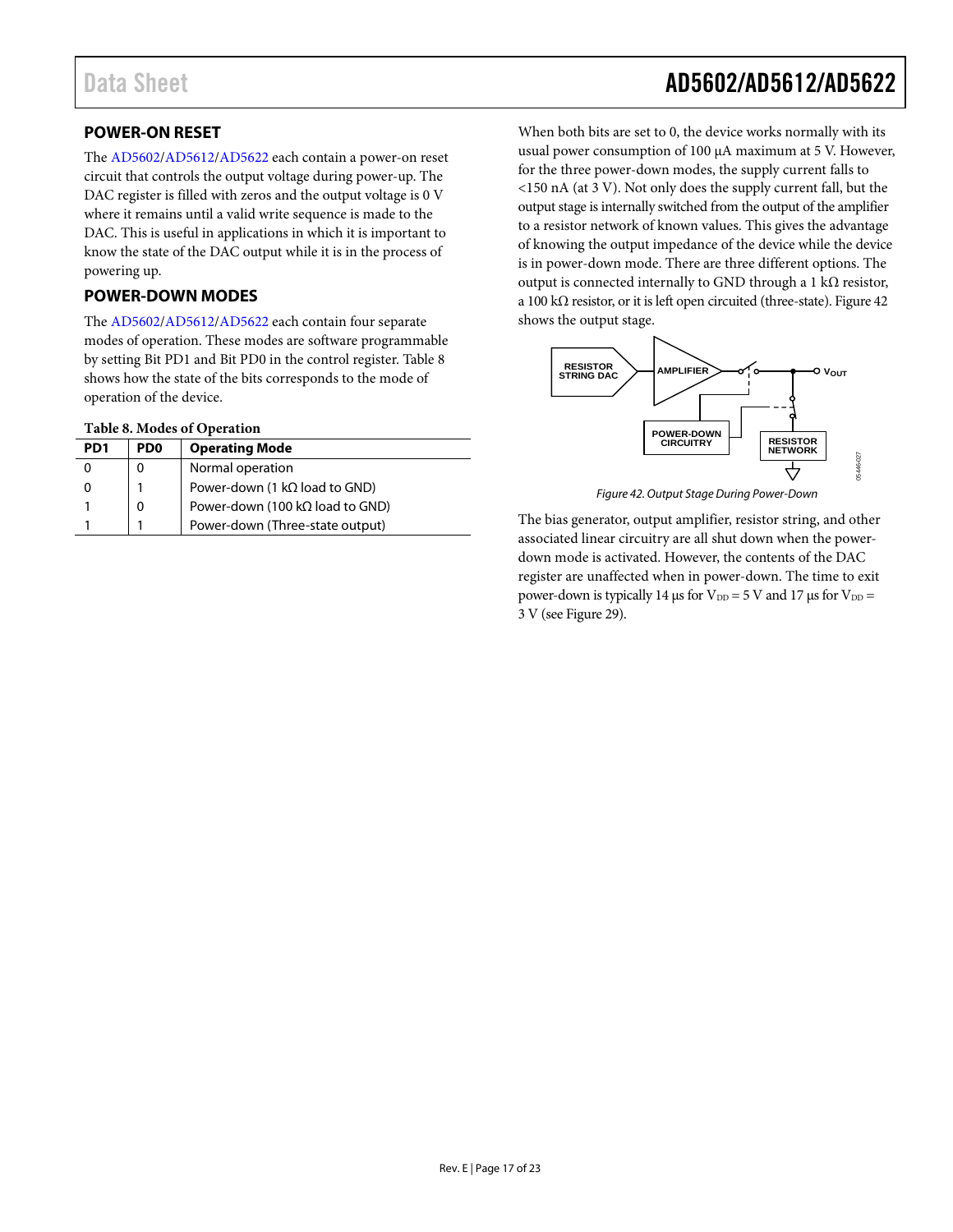#### <span id="page-17-0"></span>**WRITE OPERATION**

When writing to the [AD5602](http://www.analog.com/ad5602?doc=AD5602_5612_5622.pdf)[/AD5612](http://www.analog.com/ad5612?doc=AD5602_5612_5622.pdf)[/AD5622,](http://www.analog.com/ad5622?doc=AD5602_5612_5622.pdf) the user must begin with a start command followed by an address byte (R/W = 0), after which the DAC acknowledges that it is prepared to receive data by pulling SDA low.

Two bytes of data are then written to the DAC, the most significant byte followed by the least significant byte as shown in [Figure 40;](#page-15-4) both of these data bytes are acknowledged by the [AD5602/](http://www.analog.com/ad5602?doc=AD5602_5612_5622.pdf)[AD5612/](http://www.analog.com/ad5612?doc=AD5602_5612_5622.pdf)[AD5622.](http://www.analog.com/ad5622?doc=AD5602_5612_5622.pdf) A stop condition follows. The write operations for the three DACs are shown in [Figure 43,](#page-17-1) [Figure 44,](#page-17-2) an[d Figure 45.](#page-17-3)

<span id="page-17-3"></span><span id="page-17-2"></span><span id="page-17-1"></span>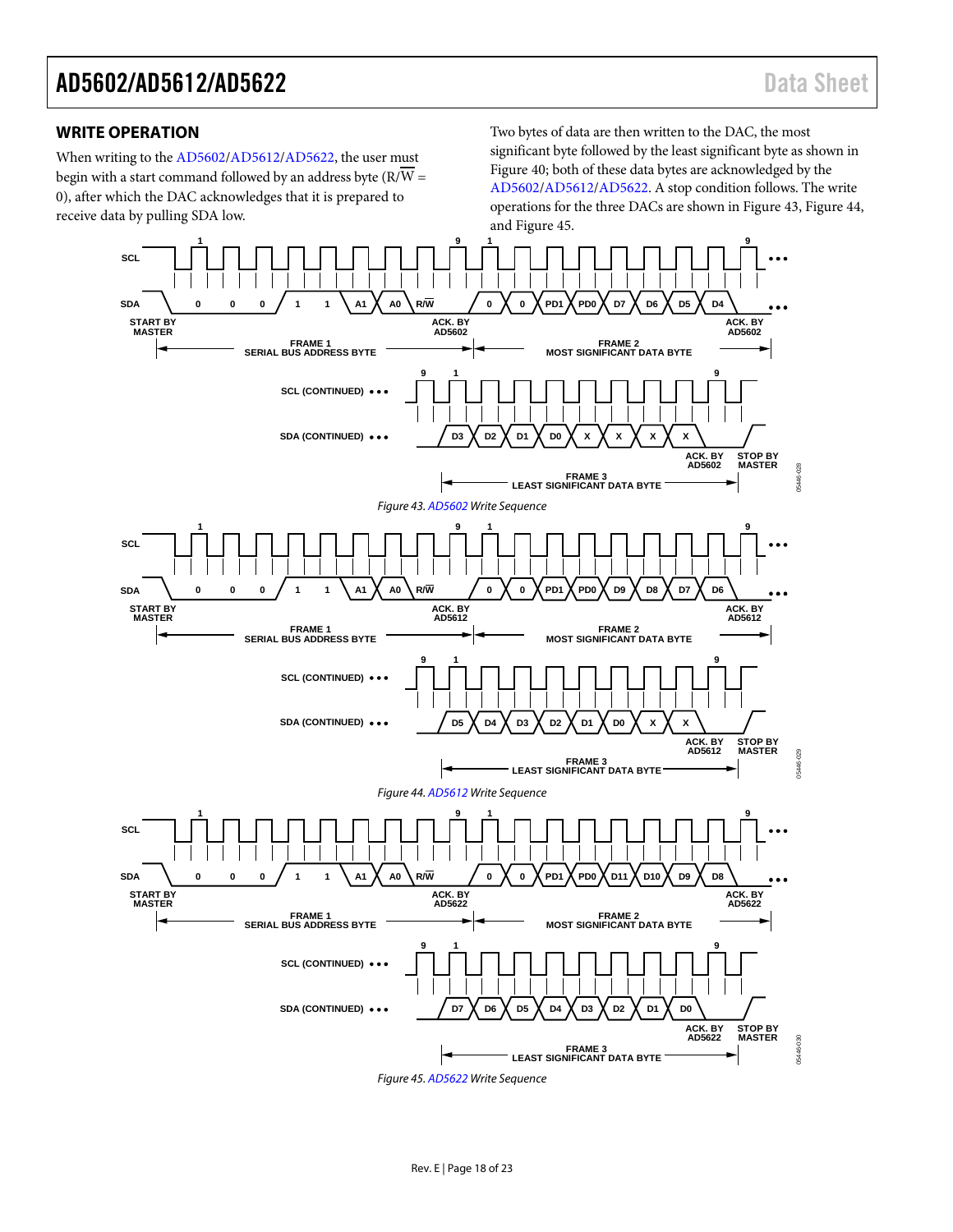### <span id="page-18-0"></span>**READ OPERATION**

When reading data back from the [AD5602](http://www.analog.com/ad5602?doc=AD5602_5612_5622.pdf)[/AD5612](http://www.analog.com/ad5612?doc=AD5602_5612_5622.pdf)[/AD5622,](http://www.analog.com/ad5622?doc=AD5602_5612_5622.pdf) the user begins with a start command followed by an address byte ( $\overline{R/W} = 1$ ), after which the DAC acknowledges that it is prepared to transmit data by pulling SDA low.

The DAC then shifts out two bytes of data, both acknowledged by the master as shown in [Figure 46,](#page-18-1) [Figure 47,](#page-18-2) an[d Figure 48.](#page-18-3) A stop condition follows. When a read operation is performed, the DAC shifts out the last transferred command. If a second readback operation is executed, the device shifts out 0x00

<span id="page-18-3"></span><span id="page-18-2"></span><span id="page-18-1"></span>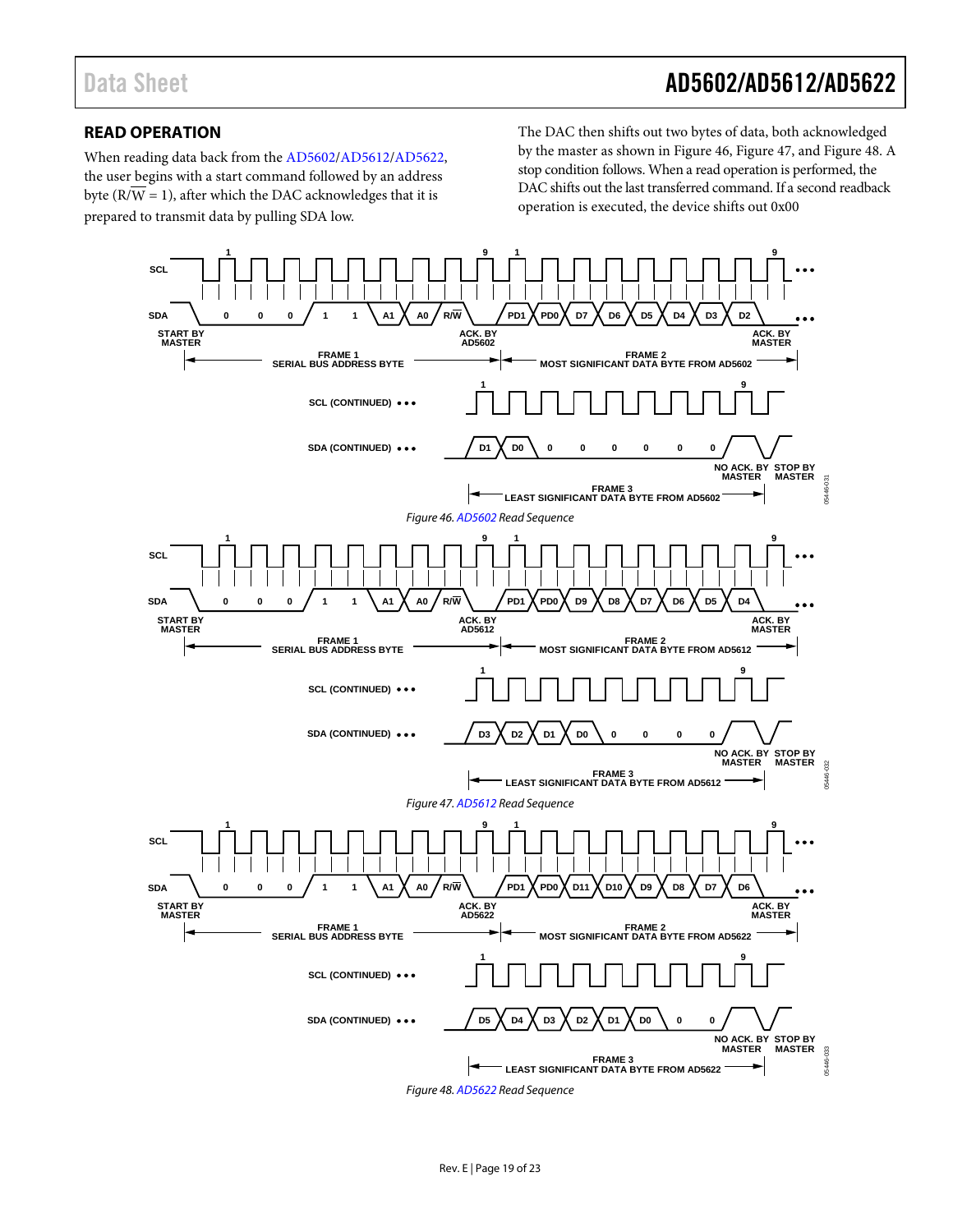#### <span id="page-19-0"></span>**HIGH SPEED MODE**

High speed mode communication commences after the master addresses all devices connected to the bus with the Master Code 00001XXX to indicate that a high speed mode transfer is to begin. No device connected to the bus is permitted to acknowledge the high speed master code, therefore, the code is followed by a no acknowledge.

The master must then issue a repeated start followed by the device address. The selected device then acknowledges the address. All devices continue to operate in high speed mode until the master issues a stop condition. When the stop condition is issued, the devices return to standard/fast mode.

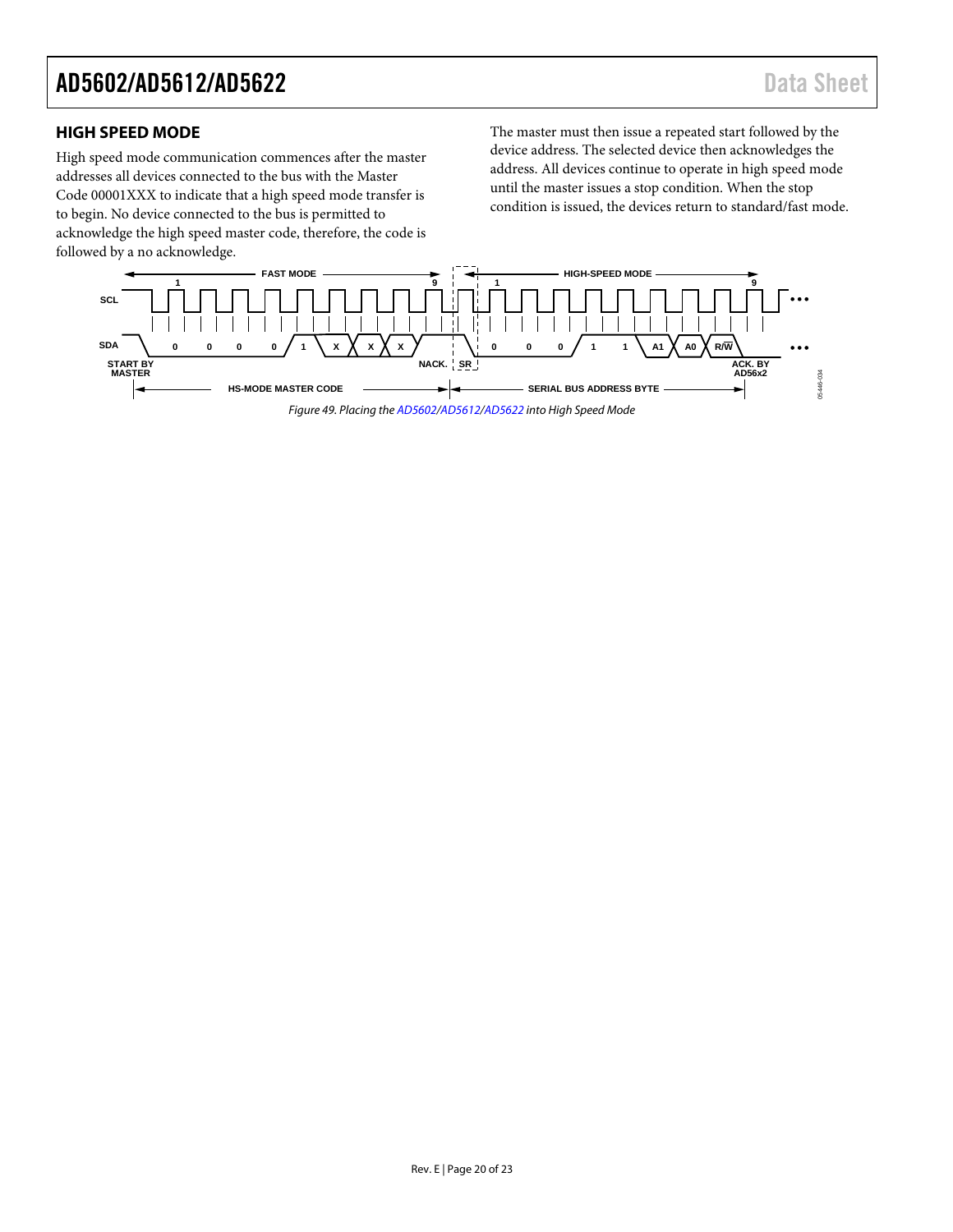### <span id="page-20-0"></span>APPLICATIONS INFORMATION **CHOOSING A REFERENCE AS POWER SUPPLY**

<span id="page-20-1"></span>The [AD5602](http://www.analog.com/ad5602?doc=AD5602_5612_5622.pdf)[/AD5612/](http://www.analog.com/ad5612?doc=AD5602_5612_5622.pdf)[AD5622](http://www.analog.com/ad5622?doc=AD5602_5612_5622.pdf) come in tiny LFCSP and SC70 packages with less than 100 µA supply current, thereby making the choice of reference dependent upon the application requirement. For space-saving applications, the [ADR425](http://www.analog.com/adr425?doc=AD5602_5612_5622.pdf) is available in an SC70 package with excellent drift at 3ppm/°C. It also provides very good noise performance at 3.4 µV p-p in the 0.1 Hz to 10 Hz range.

Because the supply current required by th[e AD5602/](http://www.analog.com/ad5602?doc=AD5602_5612_5622.pdf)[AD5612/](http://www.analog.com/ad5612?doc=AD5602_5612_5622.pdf) [AD5622](http://www.analog.com/ad5622?doc=AD5602_5612_5622.pdf) DACs is extremely low, they are ideal for low supply applications. The [ADR293](http://www.analog.com/adr293?doc=AD5602_5612_5622.pdf) voltage reference is recommended in this case. This requires 15 µA of quiescent current and can therefore drive multiple DACs in the one system, if required.



*Figure 50[. ADR425](http://www.analog.com/adr425?doc=AD5602_5612_5622.pdf) as Power Supply*

Examples of some recommended precision references for use as supplies to the [AD5602](http://www.analog.com/ad5602?doc=AD5602_5612_5622.pdf)[/AD5612](http://www.analog.com/ad5612?doc=AD5602_5612_5622.pdf)[/AD5622](http://www.analog.com/ad5622?doc=AD5602_5612_5622.pdf) are shown in [Table 9.](#page-20-4)

| <b>Device</b><br>No. | <b>Initial</b><br><b>Accuracy</b><br>(mV max) | <b>Temperature</b><br><b>Drift</b><br>(ppm/°C max) | 0.1 Hz to 10 Hz Noise<br>$(\mu V p-p typ)$ |  |  |  |
|----------------------|-----------------------------------------------|----------------------------------------------------|--------------------------------------------|--|--|--|
| <b>ADR435</b>        | $+6$                                          | 3                                                  | 3.4                                        |  |  |  |
| <b>ADR425</b>        | ±6                                            | 3                                                  | 3.4                                        |  |  |  |
| ADR02                | ±5                                            | 3                                                  | 15                                         |  |  |  |
| <b>ADR395</b>        | ±6                                            | 25                                                 |                                            |  |  |  |

<span id="page-20-4"></span>**Table 9. Recommended Precision References**

#### <span id="page-20-2"></span>**BIPOLAR OPERATION**

The [AD5602](http://www.analog.com/ad5602?doc=AD5602_5612_5622.pdf)[/AD5612/](http://www.analog.com/ad5612?doc=AD5602_5612_5622.pdf)[AD5622](http://www.analog.com/ad5622?doc=AD5602_5612_5622.pdf) are designed for single-supply operation, but a bipolar output range is also possible using the circuit i[n Figure 51.](#page-20-5) The circuit in [Figure 51](#page-20-5) gives an output voltage range of ±5 V. Rail-to-rail operation at the amplifier output is achievable using a[n AD820](http://www.analog.com/ad820?doc=AD5602_5612_5622.pdf) or a[n OP295](http://www.analog.com/op295?doc=AD5602_5612_5622.pdf) as the output amplifier.

The output voltage for any input code can be calculated as

$$
V_O = \left[ V_{DD} \times \left( \frac{D}{2^n} \right) \times \left( \frac{R1 + R2}{R1} \right) - V_{DD} \times \left( \frac{R2}{R1} \right) \right]
$$

where:

*D* represents the input code in decimal. *n* represents the bit resolution of the DAC. With  $V_{DD} = 5 V$ , R1 = R2 = 10 kΩ.

$$
V_O = \left(\frac{10 \times D}{2^n}\right) - 5 \text{ V}
$$

This is an output voltage range of  $\pm$ 5 V with 0x000 corresponding to a −5 V output, and 0xFFF corresponding to a +5 V output.



*Figure 51. Bipolar Operation with th[e AD5602/](http://www.analog.com/ad5602?doc=AD5602_5612_5622.pdf)[AD5612/](http://www.analog.com/ad5612?doc=AD5602_5612_5622.pdf)[AD5622](http://www.analog.com/ad5622?doc=AD5602_5612_5622.pdf)*

#### <span id="page-20-5"></span><span id="page-20-3"></span>**POWER SUPPLY BYPASSING AND GROUNDING**

When accuracy is important in a circuit, it is helpful to carefully consider the power supply and ground return layout on the board. The printed circuit board containing the [AD5602](http://www.analog.com/ad5602?doc=AD5602_5612_5622.pdf)[/AD5612/](http://www.analog.com/ad5612?doc=AD5602_5612_5622.pdf) [AD5622](http://www.analog.com/ad5622?doc=AD5602_5612_5622.pdf) has separate analog and digital sections, each having its own area of the board. If th[eAD5602,](http://www.analog.com/ad5602?doc=AD5602_5612_5622.pdf) [AD5612,](http://www.analog.com/ad5612?doc=AD5602_5612_5622.pdf) o[r AD5622](http://www.analog.com/ad5622?doc=AD5602_5612_5622.pdf) is in a system in which other devices require an AGND to DGND connection, the connection is made at one point only. This ground point must be as close as possible to the [AD5602/](http://www.analog.com/ad5602?doc=AD5602_5612_5622.pdf)[AD5612/](http://www.analog.com/ad5612?doc=AD5602_5612_5622.pdf) [AD5622.](http://www.analog.com/ad5622?doc=AD5602_5612_5622.pdf)

The power supply to the [AD5602/](http://www.analog.com/ad5602?doc=AD5602_5612_5622.pdf)[AD5612/](http://www.analog.com/ad5612?doc=AD5602_5612_5622.pdf)[AD5622](http://www.analog.com/ad5622?doc=AD5602_5612_5622.pdf) is bypassed with 10 µF and 0.1 µF capacitors. The capacitors must be physically as close as possible to the device with the 0.1 µF capacitor ideally right up against the device. The 10 µF capacitors are the tantalum bead type. It is important that the 0.1 µF capacitor has low effective series resistance (ESR) and effective series inductance (ESI), such as common ceramic types. This 0.1 µF capacitor provides a low impedance path to ground for high frequencies caused by transient currents due to internal logic switching.

The power supply line has as large a trace as possible to provide a low impedance path and reduce glitch effects on the supply line. Clocks and other fast switching digital signals must be shielded from other devices of the board by digital ground. Avoid crossover of digital and analog signals if possible. When traces cross on opposite sides of the board, ensure they run at right angles to each other to reduce feedthrough effects through the board. The best board layout technique is the microstrip technique where the component side of the board is dedicated to the ground plane only and the signal traces are placed on the solder side. However, the microstrip technique is not always possible with a 2-layer board.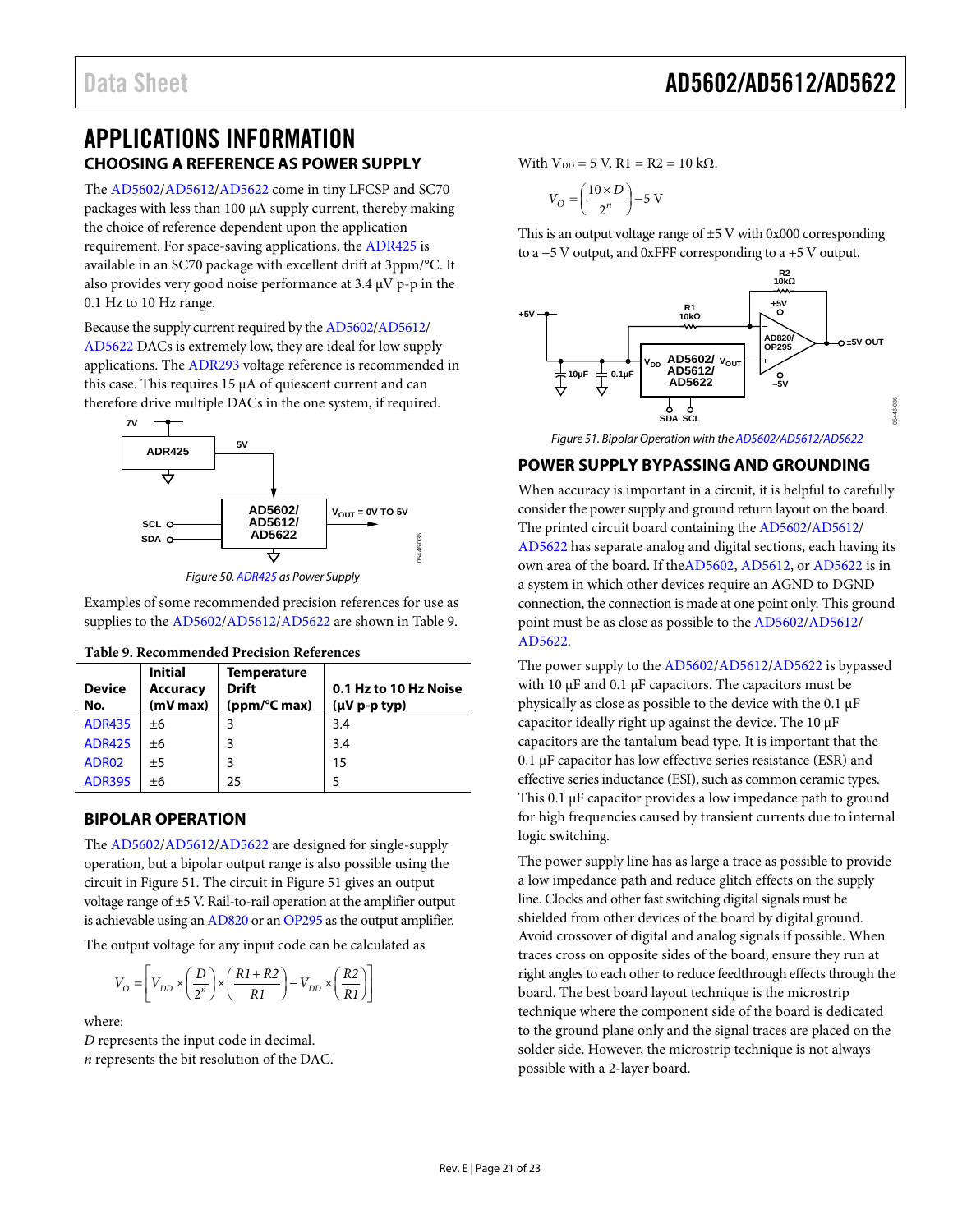**01-26-2017-B**

 $01 - 26 - 2017 - B$ 

### <span id="page-21-0"></span>OUTLINE DIMENSIONS